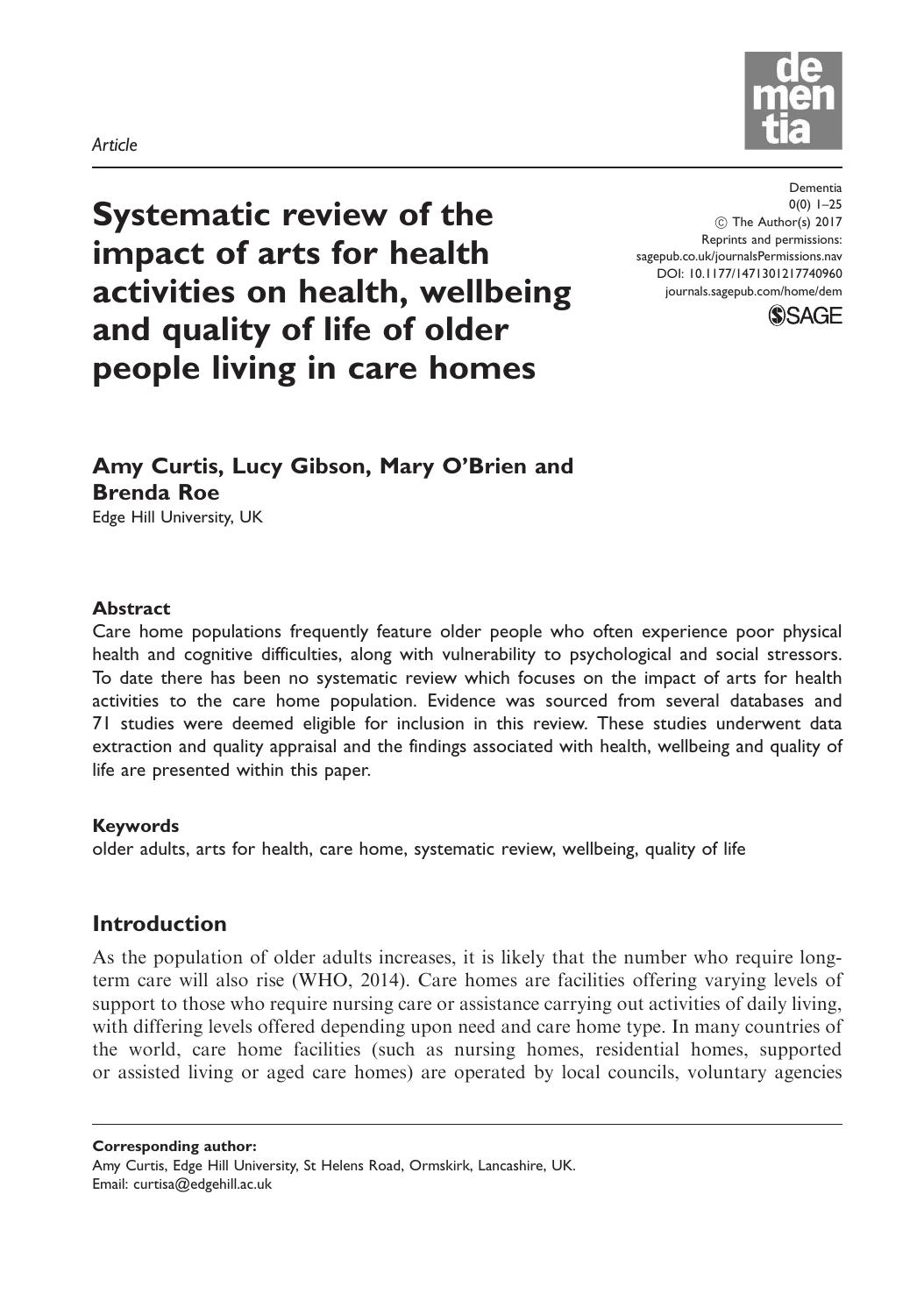or are privately owned. Within the UK they must all be registered with the Care Quality Commission ([Age UK, 2013;](#page-18-0) NICE, 2013).

Care home populations are diverse and residents often have chronic illnesses with many possessing more than one long-term health condition ([Clift & Camic, 2015;](#page-19-0) [Ham, Imison,](#page-20-0) [Goodwin, Dixon,](#page-20-0) [& South, 2011](#page-20-0); O'Neill, 2009). A decrease in physical health can be a predictor for individuals moving into long-term care facilities ([Age UK, 2015](#page-18-0)). In addition to physical health conditions, around 70% of individuals who reside within a care home may have dementia and those without a formal diagnosis will often have some degree of memory problems or cognitive difficulties [\(Alzheimer's Society, 2014\)](#page-18-0). Due to the physical and social changes associated with living within a care home environment, residents are also susceptible to depression [\(Age UK, 2016](#page-18-0); Anderson et al., 2011; NICE, 2015) and loneliness [\(Cowl and Gaugler, 2014](#page-19-0); [Social Care Institute for Excellence, 2012](#page-22-0)).

There is recognition that care homes often adequately respond to the physical needs of residents; however, there is also suggestion that long-term care should incorporate a more holistic approach to meet psychological and sociological needs ([New Economics](#page-21-0) [Foundation, 2008;](#page-21-0) NICE, 2013; WHO, 2014, 2015). It has been demonstrated that not meeting such needs can increase incidences of anxiety, low mood and lead to behavioural disturbances in older people residing in care homes (deGuzman et al., 2011; [Hancock,](#page-20-0) [Woods, Challis,](#page-20-0) [& Orrell, 2006](#page-20-0)). Quality of life is a quality indicator for care homes ([Department of Health, 2014](#page-19-0)) along with the recommendation that older people in care homes are able to partake in 'meaningful activities' (NICE, 2015).

Research suggests residents can maintain quality of life, health and wellbeing by participation in arts-based activities. Benefits to older adults have been reported in terms of behaviour, psychological functioning, cognition, social relationships and overall health [\(Cowl and](#page-19-0) [Gaugler, 2014;](#page-19-0) [O'Connor, Ames, Gardner,](#page-22-0) [& King, 2009a; O'Connor, Ames, Gardner, &](#page-22-0) [King, 2009b,](#page-22-0) [Kolanowski, Litaker, Buettner, Moeller, & Costa, 2011](#page-21-0); Vink, Bruinsma, and Sholten, 2011). Along with these benefits, the ability to continue learning throughout the lifespan and foster creativity have also been highlighted [\(Age UK, 2015;](#page-18-0) [Clift and Camic,](#page-19-0) [2015](#page-19-0); [Cowl and Gaugler, 2014](#page-19-0); [Vella-Burrows, 2015](#page-23-0); [Young, Camic, and Tischler, 2015\)](#page-23-0).

# Methods

#### Research aim

Despite recognition of emerging benefits to older people, to date, there has been no systematic review focused exclusively on evaluating the evidence of arts for health activities for older people who reside in care homes. The aim of this systematic review was to locate, analyse, appraise and synthesise existing empirical studies which have evaluated the impact of arts for health activities with older people who reside in care homes. The outcome measures focused upon were health, wellbeing and quality of life.

#### Registration of the review

Prior to conducting the review, a protocol was developed and registered with the University's Faculty Research Ethics Committee and the International Prospective Register of Systematic Reviews (PROSPERO, [Curtis et al., 2015](#page-19-0), CRD42015026264). PRISMA guidelines were followed for the methods and reporting of the review ([Liberati](#page-21-0)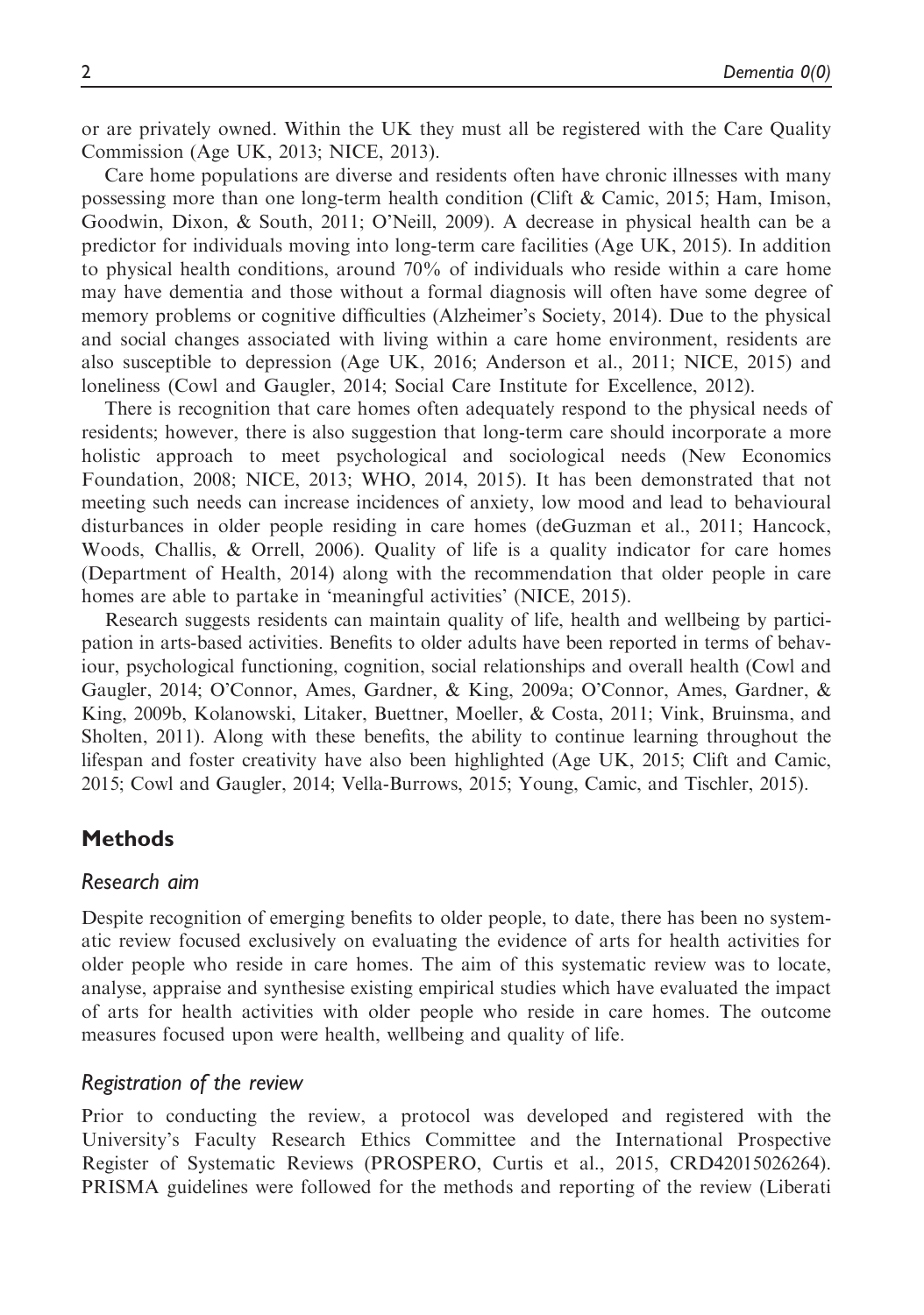[et al., 2009, Moher, Liberati, Ytetzlaff, & Altman, 2009\)](#page-21-0) as well as the PICOS framework ([Robinson, Saldanha,](#page-22-0) [& Mckay, 2011](#page-22-0)).

#### Inclusion criteria

Published papers of empirical studies of arts for health activities with older people living in care homes were eligible for inclusion in this review. Arts for health activities could take place within or external to the care home (i.e. studies where residents visited arts establishments or where activities were carried out within a separate venue). The term 'care home' referred to nursing homes, dual registered care homes, aged care facilities and assisted living facilities. Study populations had a mean age of 60 years or above. Arts for health activities included those classified as performing arts, creative arts, visual arts and/or recreational activities, as defined by [Arts Council England \(2015\)](#page-18-0). The arts activity could include active or passive engagement and be delivered individually or as a group. Study designs were qualitative, quantitative or mixed methods. For quantitative studies, there had to be a clear comparison between usual care or a comparison activity. However, uncontrolled pre–post/test studies were also eligible for inclusion where clear pre- and post-measures were reported.

# Exclusion criteria

Studies were excluded where those taking part in the activity lived within their own homes, unless there was a proportion of residents who resided in a care home whose data could be extracted and included separately. Studies that reported on the effects of 'reminiscence' were also excluded unless they involved aspects of creativity such as 'life story work' or 'musical based reminiscence'. Non-empirical studies were also excluded, along with those not published in English.

#### Search strategy

No date restrictions were applied to the search; key databases were searched from inception to December 2016, with continual updates obtained monthly. Databases included PsychInfo, AHMED, MEDLINE, EMBASE and CINAHL. The Cochrane Library, Joanna Briggs Foundation and Web of Science Arts and Humanities and Social Sciences Citation Index were also searched. Additional hand-searching of reference lists from systematic reviews and relevant papers was also conducted. It was specified that the returned articles were available in English (where the database search allowed for this specification). Search terms included arts activities: 'dance therapy', 'music therapy', 'art therapy', 'singing', 'reading', 'poetry', 'reminiscence therapy', 'memory box', 'sew', 'knit', 'creative art(s)', 'paint(ing), 'performing art', 'arts and health', 'arts and humanities', 'life story', 'life narrative', 'life review', 'theatre', 'visual art', and 'arts and wellbeing' combined with terms related to care homes: 'nursing home', 'residential home' and 'care home' (Literature search strategy available from the lead author and online supplementary table S1 – Literature Search Strategy). Search terms were piloted prior to use.

#### Search outcome

A total of 1091 potentially relevant studies were identified (see [Figure 1](#page-3-0)). Following removal of duplicates, 790 papers were screened for eligibility at title and abstract level with 624 removed that did not meet inclusion criteria. The resulting 166 papers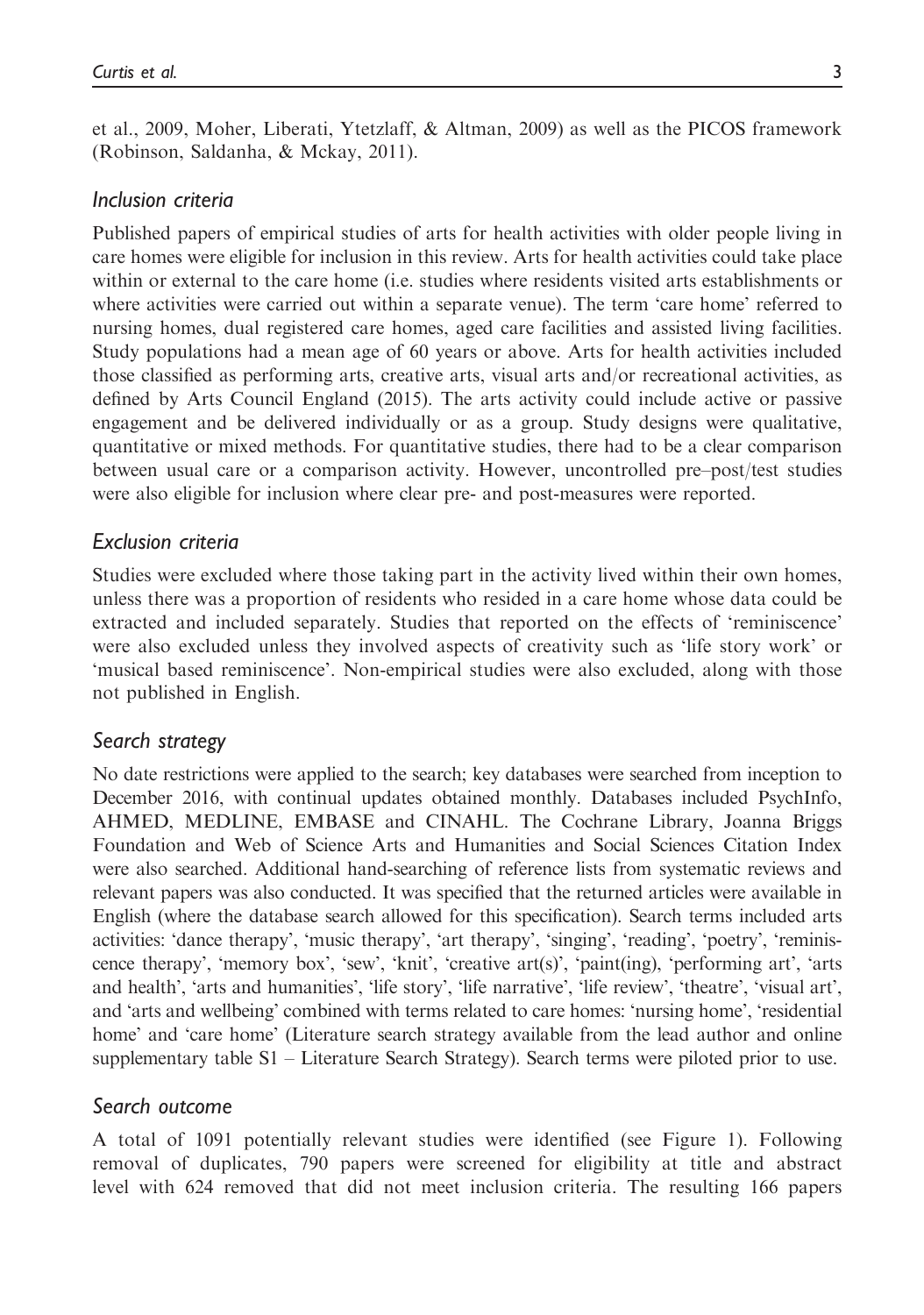<span id="page-3-0"></span>

Figure 1. PRISMA flow chart of included studies.

underwent full-text screening independently by two reviewers using a bespoke inclusion/ exclusion form and 74 met the inclusion criteria. The 74 papers represented a total of 71 studies: 59 (83%) quantitative, eight qualitative (11%) and four (6%) mixed methods (see Figure 1).

# Data extraction

Data from the included studies were then extracted using a bespoke data extraction form based on the PICOS framework [\(Robinson et al., 2011\)](#page-22-0) to extract all relevant data by the lead reviewer/author. All data extraction forms and pdfs of included studies were distributed amongst the review team and data extraction independently checked for errors or disagreements and consensus reached.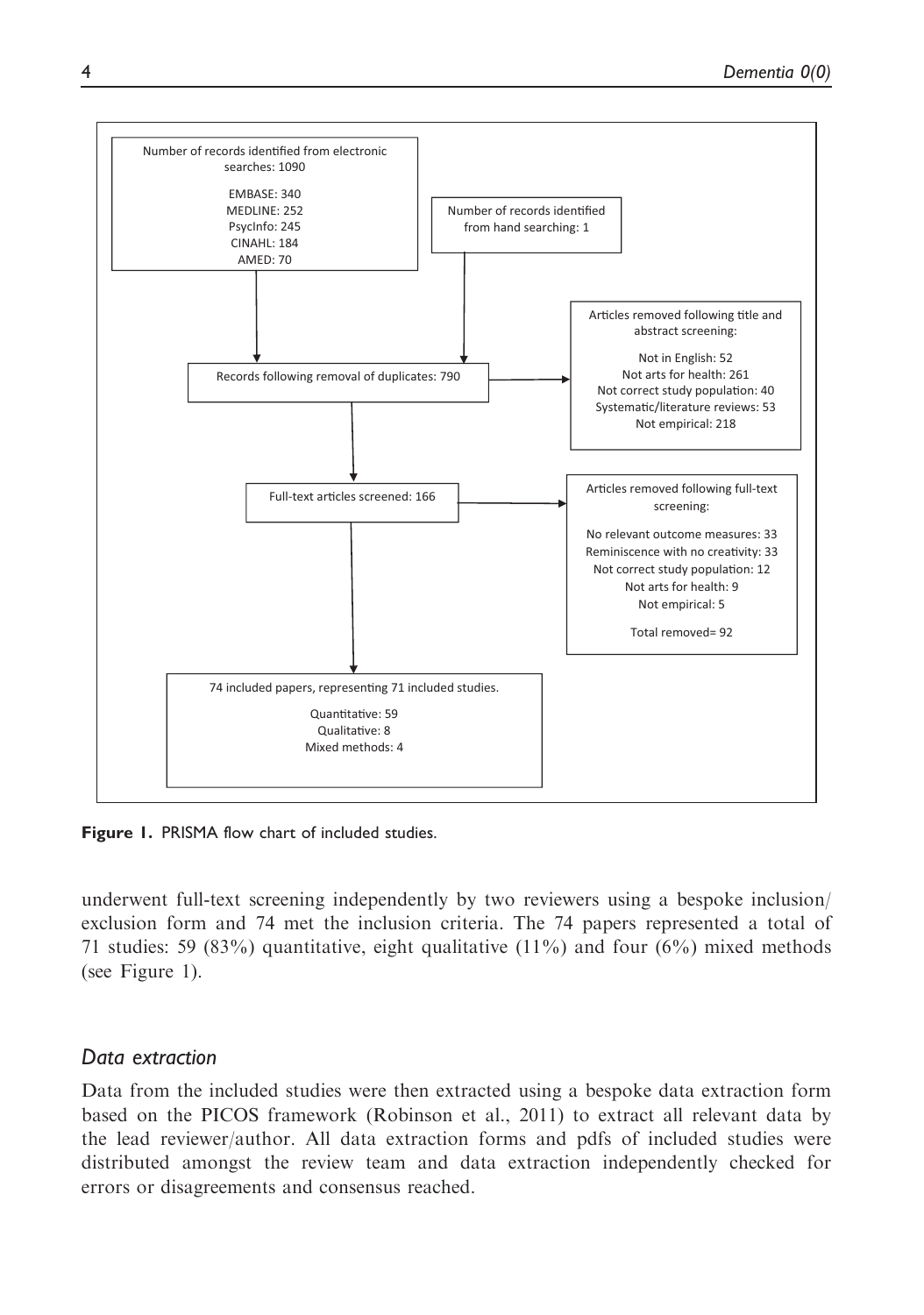Box I Criteria based on GRADE (Higgins and Green, 2011) to assess the risk of bias in quantitative studies.

- Evidence adequate randomisation took place
- Evidence of allocation concealment
- $\bullet$  Evidence of blinding of outcome assessment given the nature of the arts activities it would not be possible to blind those taking part and therefore this was judged to have occurred if the person scoring the outcome assessment was blind to group allocation.
- Complete/incomplete outcome data
- Selective reporting
- Any other apparent risk of bias

Box 2 Quality appraisal criteria for judgement and scoring of included qualitative studies. See [Cooke et al.](#page-19-0) [\(2010a](#page-19-0)) and [Downe et al. \(2009\)](#page-19-0).

- Whether the scope, purpose and aims were presented and clear
- If the study design was appropriate and well explained
- Sampling size adequacy and characteristics
- Whether there were data and evidence to support the author's interpretation of the results
- Evidence of reflexivity from the author
- Whether ethical considerations had been adhered to
- Evidence of relevance and transferability.
- A No, or few flaws. The study credibility, transferability, dependability and confirmability are high.
- B Some flaws, unlikely to affect the credibility, transferability, dependability and/or confirmability of the study.
- C Some flaws that may affect the credibility, transferability, dependability and/or confirmability of the study.
- D Significant flaws that are very likely to affect the credibility, transferability, dependability and/or confirmability of the study.

# Quality appraisal

Quality appraisal of included studies was also undertaken by the lead reviewer and independently assessed and verified by another reviewer with agreement reached.

The Cochrane tool GRADE (Higgins and Green, 2011) was used for all randomised controlled trials (RCTs). Appraisal of quasi-RCT and uncontrolled pre/post-test studies was also undertaken using these criteria. A score of low risk  $(+)$ , high risk  $(-)$  or unclear risk  $(?)$ of bias was determined for each of the factors with a rationale explaining each decision, in keeping with the standards for appraising quality in a systematic review ([Guyatt et al., 2011;](#page-20-0) Higgins and Green, 2011; [Higgins et al., 2011\)](#page-20-0) (see Box 1). Risk of bias graphs was created for quantitative studies using Review Manager 5.3 (RevMan).

A tool developed by [Walsh and Downe \(2006\),](#page-23-0) based on [Lincoln and Guba \(1985\)](#page-21-0), was used to appraise and score qualitative studies ([Cooke, Mills,](#page-19-0) [& Lavender, 2010a](#page-19-0); [Downe,](#page-19-0) [Finlayson, Walsh, & Lavender, 2009](#page-19-0)) (see Box 2).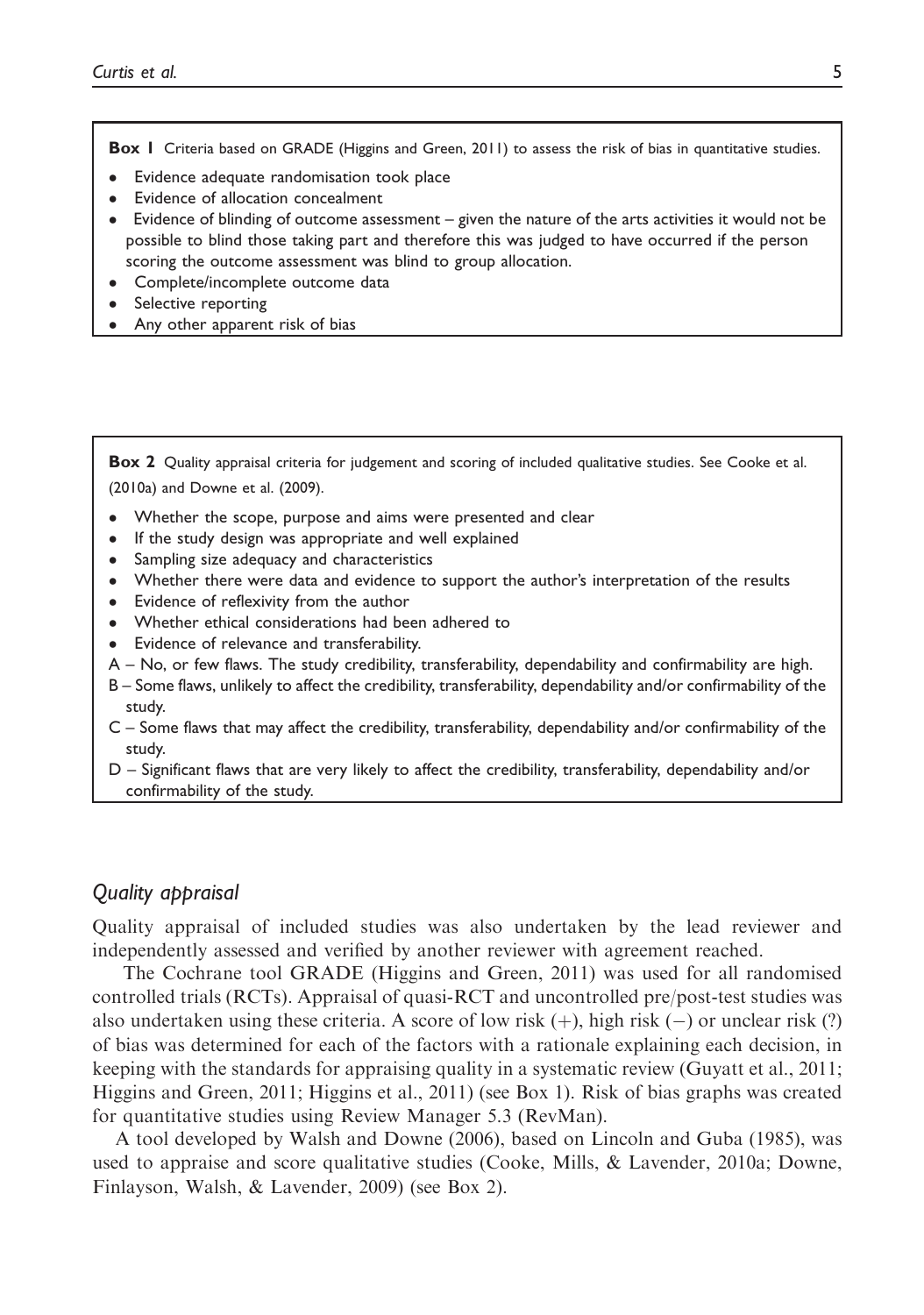All studies were allocated a level of evidence score: I results based on a RCT, IIa results based on well-designed controlled study without randomisation, IIb evidence from a well-designed quasi-experimental design or III evidence from well-designed descriptive studies (NICE guidelines, 2012).

# Data synthesis

Given the number and heterogeneity of included studies, their differing study designs, methods and outcome measures, data are presented in a narrative descriptive summary. This provides an overview and high level comparison of the different studies, their characteristics, key findings in relation to health, wellbeing and quality of life and their quality appraisal.

# Findings

# Characteristics of included studies

A table of included studies is available online, supplementary table  $2 -$  table of included studies. Of the 71 included studies publication dates ranged from 1983 to 2015 with the majority published from 2000 onward. There was an increase in publications per decade, with four from the 1980s (4%), 14 from the 1990s (20%), 29 (41%) between 2000 and 2010 and 28 (39%) from the five-year period, 2010–2015. Study dates were only reported by 13 (18%) studies (Chang, Lu, Lin, & Chen, 2013; Cooke et al., 2010a; Doric-Henry, 1997; Guetin et al., 2009; Houser, 2014; Lin, 2010; Liu, Niu, Feng, & Liu, 2014; Myskja & Nord, 2008; Palo-Bengtsson, Winblad, & Ekman, 1998; Philips, 2010; Ragneskog, Kihlgren, Karlsson, & Norberg, 1996b; Ridder, Stige, Qvale, & Gold, 2013; Roe, 2016) and these ranged from 'spring' 1991 to December 2012.

Sixty-three (89%) studies were intervention studies: 59 were quantitative (83%) and four mixed methods  $(6\%)$ . Eight studies were qualitative  $(11\%)$ , all of which were descriptive. A total of 27 quantitative studies used uncontrolled pre/post-test designs (38%), 23 (32%) reported on RCTs, 12 quasi-experimental designs (17%) and one being a retrospective cohort study.

Each of the studies was broadly classified via arts type and consisted of the following: 48  $(68%)$  involved activities classified as 'music', eight  $(11%)$  as multi-sensory activities, six  $(8%)$ as 'spoken and written word', six (8%) as performance and three as applied arts and crafts.

# Location and setting

A third of studies took place within the USA (24, 33%). Second most cited countries were the UK (seven, 10%), Australia (seven, 10%) and Taiwan (seven, 10%). Six were carried out in Sweden  $(8\%)$ , five within Canada  $(7\%)$  and two in Israel. The remaining studies were carried out in Belgium, Iceland, Norway, France, Holland, Spain, China, Japan, South Korea, Iran, Czech Republic and the Philippines, with one study originating from each country. Only one study featured data from more than one country, with participants included from 14 care homes in total, 10 from Norway and four from Denmark ([Ridder](#page-22-0) [et al., 2013](#page-22-0)).

The term 'nursing home' was used by 29 of the studies  $(41\%)$ , 11  $(15\%)$  referred to 'care homes', seven  $(10\%)$  to 'long-term care facilities' and five  $(7\%)$  reported residents lived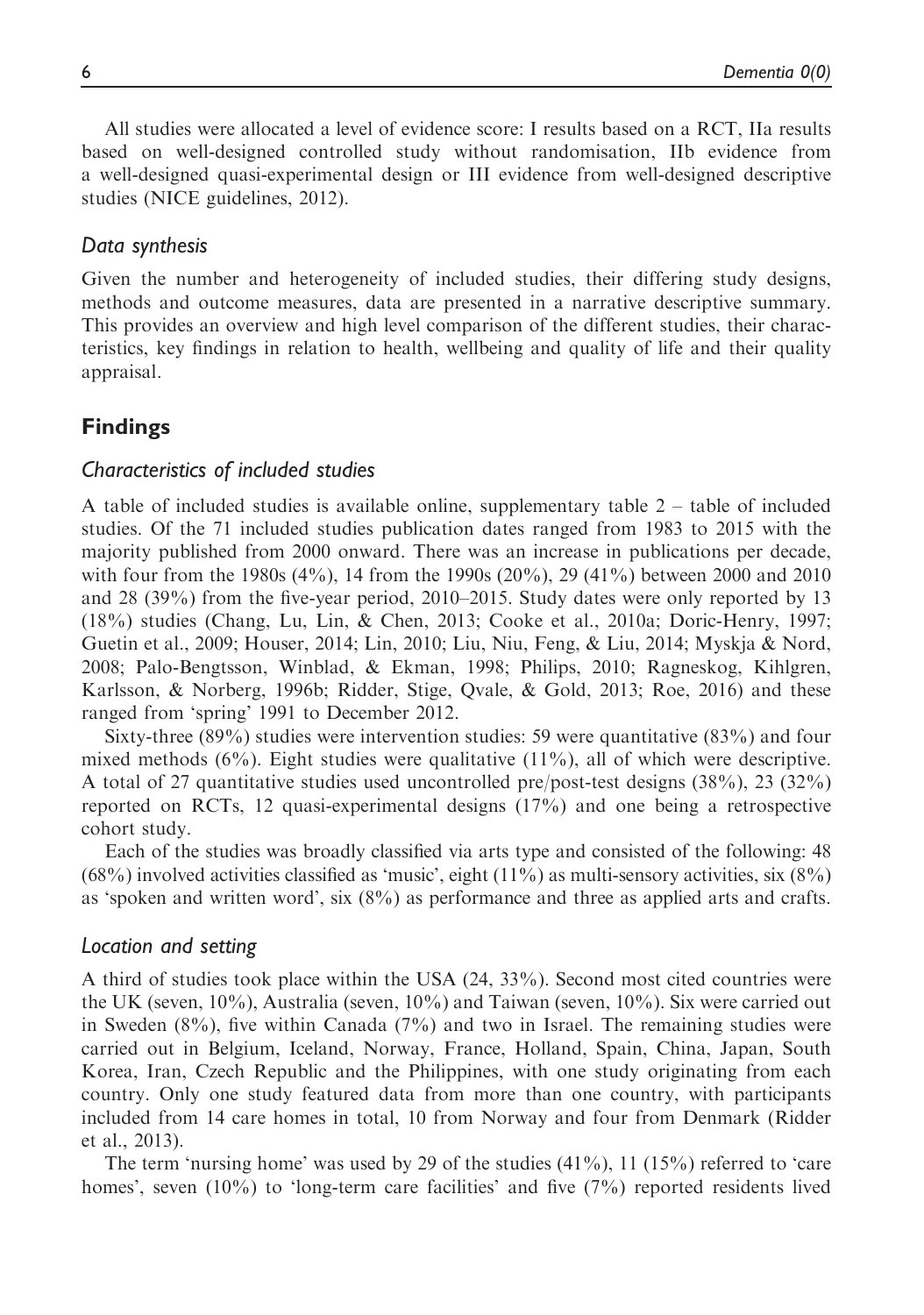within 'residential homes'. Lesser featured terms were 'dementia specialty facility'  $(n = 3)$ , 'residential facility' (n = 2), 'senior living residence' (n = 2), 'residential units' (n = 1), 'care facility'  $(n = 1)$ , 'care retirement community'  $(n = 1)$ , 'continuing care facility'  $(n = 1)$ , 'memory care residence' (n = 1) and 'supported living facility' (n = 1). Five studies did not specify a term for where participants resided.

Most studies (49, 69%) reported the arts activity took place within the care home itself. There was just one study which carried out an activity external to the home, where residents visited a gallery and museum (Roe, 2016). The remaining 21 (30%) studies did not explicitly state where the arts activity took place, although, it is implied from the description of the activities that they were carried out within the home environment.

#### Aims of the included studies

Most studies aimed to assess the impact of the activity on more than one outcome measure. The most popular being the impact of the arts activity on health behaviour symptoms reported by just under half of the studies  $(n = 32, 45\%)$ . Many of these studies focused on determining whether there were reductions in agitated behaviours  $(n = 17, 24\%)$ . In addition, four studies aimed to assess the impact on verbally disruptive behaviours (VDB), five on 'behavioural symptoms associated with dementia', two exploring 'irritability and restlessness' and one focusing specifically on 'exit-seeking behaviours' exhibited by those who resided upon a ward within a care home. Five studies explored positive behaviours, aiming to determine levels of engagement with the arts activity.

The second most reported aim was assessing the impact of the arts activity on measures of psychological wellbeing, cited by a total of 24 studies (34%). Specific aims included the effects on depression, anxiety and general wellbeing measures.

Assessments of cognition were reported by 10 studies (14%), nine (13%) focused on the influence of the arts activity on the care process and eight  $(11\%)$  explored quality of life. Lesser reported outcomes included feasibility of carrying out arts for health activities ( $n = 6$ , 8%), physical health (n = 4), satisfaction with living environment (i.e. the care home) (n = 2), socialisation (n = 2) and neuropsychiatric symptoms associated with dementia (n = 2).

#### Characteristics of included populations

The total number of older adults included was 2086 (reported for a total of 70 out of the 71 studies, 99%). There was large variation in sample size, from 3 to 117. Just over 70% of the studies  $(n = 51)$  reported the mean age of those involved with the arts activity (or data which allowed for the calculation of a mean age) and across these the mean age of residents was 84 years, with a range between 69 and 87.5 years. Forty-four of these 51 studies (86% of those which reported a mean age) recorded their sample as aged 80 years or above and a further six studies reported a mean age above 70 years [\(Casby](#page-18-0) [& Holm, 1994](#page-18-0); Garland, 2006; [Ho et](#page-20-0) [al., 2011; Hong & Choi, 2011; Kincaid & Peacock, 2003;](#page-20-0) [Sung, Chang, Lee,](#page-22-0) [& Lee, 2007](#page-22-0) ). This left only one study which reported a mean age of less than 70 years; however, this was very close at 69.4 years (Mohammadi, 2011).

The gender of those taking part was reported by 62 studies (87%), with women making up three quarters of the total sample across the studies (75%,  $n = 2068$ ), and men representing  $25\%$  of the total (n = 508). Only three studies featured more men than women (Mohammadi, 2011; [Sung et al., 2006; Sung, Chang,](#page-22-0) & [Lee, 2010](#page-22-0)), two reported equal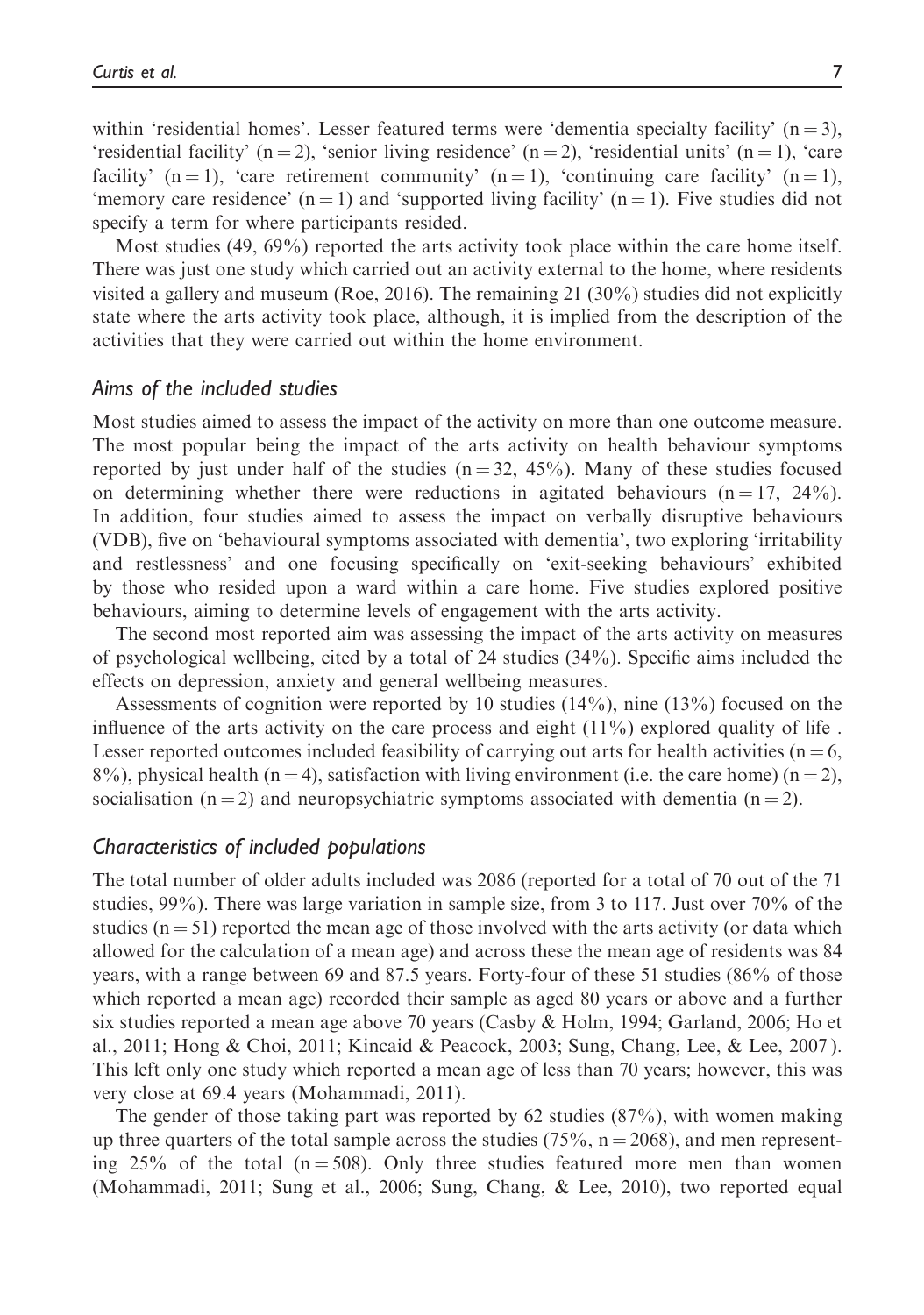numbers of men and women [\(Hilliard, 2004](#page-20-0); [Ragneskog, Braane, Karlsson,](#page-22-0) & [Kihlgren,](#page-22-0) [1996a\)](#page-22-0) and two reported on data obtained from women only [\(Carruth, 1997;](#page-18-0) deGuzman, 2009).

Just under half the studies specified within inclusion criteria that residents required a dementia diagnosis to participate ( $n = 35, 48\%$ ). Whilst not specifying a dementia diagnosis, the requirement for participants to display 'cognitive difficulties' was specified by [Klages,](#page-20-0) [Zecevic, Organge, and Hobson \(2011\).](#page-20-0) In addition, [Simard and Volicer \(2010\)](#page-22-0) reported most participants to have 'severe' Cognitive Performance Scale scores. In addition, [Martin et al.](#page-21-0) [\(2004\)](#page-21-0) explicitly stated no residents were excluded from taking part based on cognitive abilities.

In contrast, nine studies featured inclusion criteria which may have prevented those with dementia (or other forms of cognitive impairment) from partaking ([Bennett & Maas, 1988;](#page-18-0) [Burrack, Jefferson, & Libow, 2004;](#page-18-0) [Chang et al., 2013; Chen, Lin, & Jane, 2009](#page-19-0); Hagen, 2004; [Houston, Mckee, Carroll,](#page-20-0) [& Marsh, 1998](#page-20-0); [Scott, Masser, & Pachana, 2014;](#page-22-0) [Suzuki,](#page-23-0) [1998; Vankova et al., 2014](#page-23-0)). Both Hagen (2003) and [Houston et al. \(1998\)](#page-20-0) excluded participants who had 'severe cognitive impairment'. AQ: The reference "Hagen (2004)" is cited in the text but is not listed in the references list. Please either delete in-text citation or provide full reference details following journal style.] [Bennett and Maas \(1988\)](#page-18-0) excluded people with 'mental dysfunction or confusion', and [Chang et al. \(2013\)](#page-19-0) included only those with 'good cognitive functioning'. [Suzuki \(1998\)](#page-23-0) specified similar criteria outlining that residents required 'adequate reality orientation' to complete the outcome measures. Mini Mental State Examination (MMSE) cut-off scores were adopted as inclusion criteria by [Burrack](#page-18-0) [et al. \(2004\),](#page-18-0) [Chen et al. \(2009\)](#page-19-0) and [Vankova et al. \(2014\)](#page-23-0), with [Scott et al. \(2014\)](#page-22-0) also assessing MMSE scores, although the cut-off was not reported.

#### Outcome measures

Of the studies which reported changes in behaviour as an outcome measure,  $16 \left(23\% \right)$  used the Cohen–Mansfield Agitation Inventory (CMAI). Five further studies used observational methods to assess behavioural changes, of which four devised their own schedules and one used an existing tool, the Behavioural Pathology in Alzheimer's Disease Rating Scale ([Svansdottir & Snaedal, 2006\)](#page-23-0). Two studies assessing engagement used the Menorah Park Engagement Scale (Heyn, 2003; [Skrajner & Camp, 2007\)](#page-22-0), another used the Myers-Research Institute Engagement Scale ([Orsulic-Jeras, Schneider,](#page-22-0) & [Camp, 2000](#page-22-0)).

The most commonly assessed area of psychological wellbeing was depression as measured by the Geriatric Depression Scale [\(Cooke et al., 2010a](#page-19-0); [Guetin et al., 2009](#page-20-0); [Scott et al., 2014;](#page-22-0) [Subramaniam, Woods, & Whitaker, 2014;](#page-22-0) [Vankova et al., 2014\)](#page-23-0) and Cornell Scale for Depression ([Ashida, 2000](#page-18-0); Clarkson, 2007; [Orsulic-Jeras et al., 2000;](#page-22-0) Philips, 2010). Lesser utilised measures were the Montgomery Asberg Rating Scale (Myskja, 2008), Gottfries–Brane–Steen Scale ([Ragneskog et al., 1996a](#page-22-0)), Self-Rating Depression Scale (Liu, 2014), Dementia Mood Assessment Scale [\(Koike et al., 2012\)](#page-21-0) and Beck Depression Inventory [\(Doric-Henry, 1997](#page-19-0)). Levels of anxiety were measured using the Rating Anxiety in Depression tool [\(Cooke, Moyle, Shum, Harrison, & Murfield, 2010b](#page-19-0); [Sung et al., 2010\)](#page-22-0), Hamilton Scale for Anxiety [\(Guetin et al., 2009](#page-20-0)) and the Geriatric Anxiety Inventory ([Scott](#page-22-0) [et al., 2014](#page-22-0)). Combined measures of both anxiety and depression were obtained via the Depression and Anxiety Stress Scale (Mohammadi, 2011) and the Hospital Anxiety Depression Scale ([Houston et al., 1998](#page-20-0)). In addition, the use of psychotropic medications,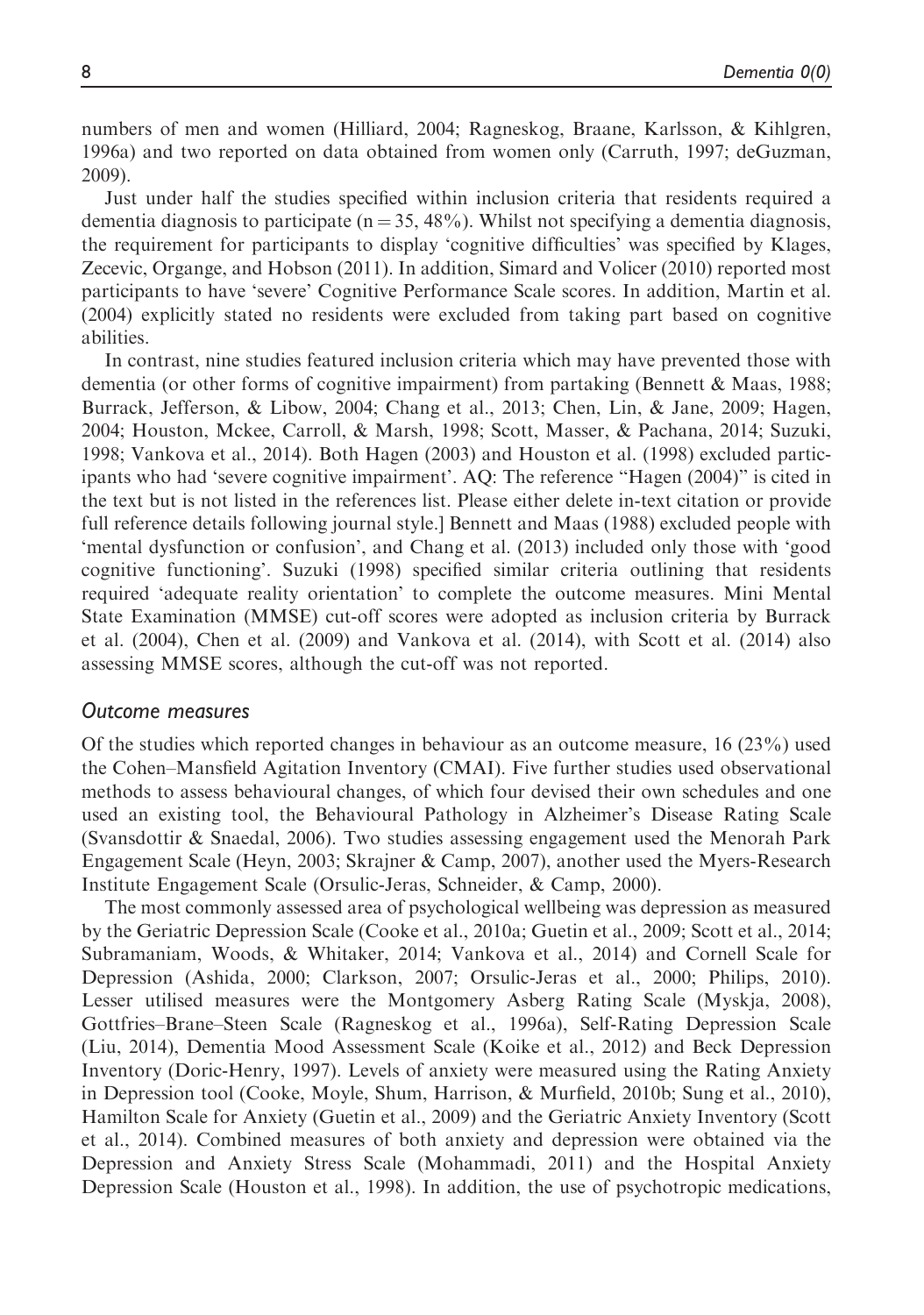often used to moderate anxiety and agitation, was collected in five studies (Brontons, 2009; Clarkson, 2007; Houser, 2014; [Ridder et al., 2013](#page-22-0); [Simard & Volicer, 2010](#page-22-0)). Assessment of general mood and affect was assessed almost exclusively via observational methods using the Observed Emotion Rating Scale [\(Hammar, Emami, Gotell,](#page-20-0) & [Engstrom, 2011;](#page-20-0) Philips, 2010), the Philadelphia Geriatric Affect Rating Scale ([Fritsch et al., 2009](#page-19-0)) and the Affect Rating Scale ([Cox, Burns, & Savage, 2004\)](#page-19-0). Un-validated measures of mood were reported in three studies (Heyn, 2003; [Lord & Garner, 1993](#page-21-0); [Sole, Mercadal-Brontons, & Galati,](#page-22-0) [2014](#page-22-0)).

Quality of life measures were assessed via the Quality of Life in Alzheimer's Disease Scale ([Burrack et al., 2004\)](#page-18-0), Dementia Quality of Life Scale [\(Cooke et al., 2010a](#page-19-0)), Alzheimer's Disease Rated Quality of Life, the Life Satisfaction Index-A [\(Bennett](#page-18-0) & [Maas, 1988](#page-18-0)) and an un-validated scale created by [Vanderark, Newman, and Bell \(1983\).](#page-23-0) Resident's satisfaction with their living environment was measured in two studies, each devising their own measure ([Chang et al., 2013](#page-19-0); [Scott et al., 2014](#page-22-0)) but only the first study showed validation of the questionnaire within their study (Satisfaction with Living Environment Nursing Home).

Cognition was evaluated via scoring of the MMSE ([Hong](#page-20-0) & [Choi, 2011](#page-20-0); [Smith, 1986](#page-22-0)), Memory Retrieval Test (Suzuki, 1998), Cognitive Assessment Scale ([Hagen, Armstrong-](#page-20-0)[Esther, & Sandilands, 2003\)](#page-20-0), Functional Assessment of Communication Skills (Philips, 2010) and Autobiographical Memory Interview ([Subramaniam et al., 2014\)](#page-22-0). One study used face–name recognition ([Carruth, 1997\)](#page-18-0) and another assessed 'alert responses' [\(Clair,](#page-19-0) [1996](#page-19-0)). Finally, [Noice and Noice \(2006\)](#page-22-0) administered a range of measures which assessed word recall, listening span and the Means End Problem Solving Procedure.

Physical health was measured by balance and joint movement range [\(Hagen et al., 2003](#page-20-0)), oxygen saturation, temperature and pulse ([Koike et al., 2012\)](#page-21-0) and balance tests [\(Klages et](#page-20-0) [al., 2011\)](#page-20-0). Overall functioning was assessed via use of the Multidimensional Observational Scale of Elderly Subjects by [Orsulic-Jeras et al. \(2000\).](#page-22-0)

Measures of behavioural changes and agitation were therefore always obtained via observations of residents, along with quality of care. General expression of 'emotion' and 'affect' was mostly obtained through observational methods, except for [Koike et al. \(2012\).](#page-21-0) Residents always completed quality of life measures and depression outcome measures for all but two of the studies (Myskja, 2008; [Orsulic-Jeras et al., 2000\)](#page-22-0) both of whom used care staff to complete perceived depression. Similarly, anxiety was self-reported for all but one of the studies [\(Sung et al., 2006\)](#page-22-0).

# Quantitative findings

#### Behaviour and symptoms associated with dementia

Significant changes over time were reported by seven of the studies which utilised the CMAI ([Garland, Beer, Eppingstall,](#page-19-0) [& O'Connor, 2007](#page-19-0); [Goddaer](#page-19-0) & [Abraham, 1994](#page-19-0); [Hicks-Moore](#page-20-0) & [Robinson, 2007](#page-20-0); [Ho et al., 2011;](#page-20-0) [Ledger & Baker, 2007; Lin et al., 2010](#page-21-0); [Vink et al., 2013](#page-23-0)). Despite this, four of the five studies that featured a comparison group taking part in other activities failed to show a significant difference between the two groups [\(Hicks-Moore &](#page-20-0) [Robinson, 2007](#page-20-0); [Ledger](#page-21-0) & [Baker, 2007](#page-21-0); [Remington, 2002](#page-22-0); [Vink et al., 2013](#page-23-0)). In contrast, two studies showed significant differences between the scores obtained between the comparison and control group when the comparison group took part in 'normal daily activities' ([Lin et al., 2010](#page-21-0); [Sung et al., 2006\)](#page-22-0), suggesting that arts activities were more effective than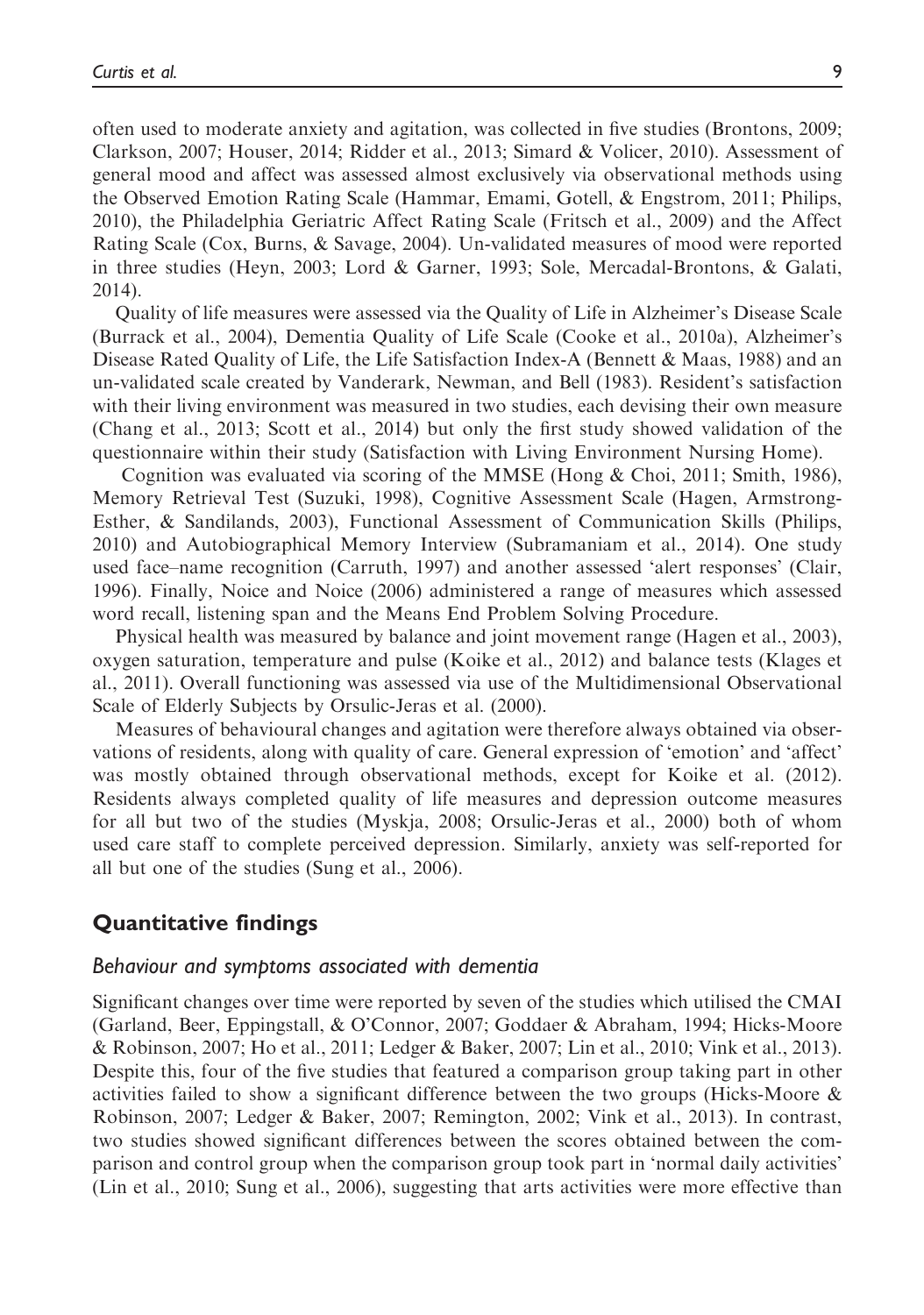normal daily activities. Further evidencing this, [Garland et al. \(2007\)](#page-19-0) showed both the arts activity (music) and comparison activity (simulated family presence) to significantly reduce agitation, but not one more so than the other. Despite this, both were more effective than the third control condition which involved no activity.

In respect of other behavioural symptoms, both [Hagen et al. \(2003\)](#page-20-0) and [Svansdottir](#page-23-0) [and Snaedal \(2006\)](#page-23-0) showed changes over time for both groups (those taking part in the arts activity and the control group). No significant differences were found between the two groups for the first study [\(Svansdottir](#page-23-0) [& Snaedal, 2006\)](#page-23-0) and the second did not provide a comparison [\(Hagen et al., 2003](#page-20-0)). Houser (2014) and [Orsulic-Jeras et al. \(2000\)](#page-22-0) failed to show significant effects of the arts activity. In contrast, Brontons (1998) did show the control group to have significantly increased behavioural disturbances at post-test; however, these scores fluctuated throughout the study for both groups and did not change over time.

Studies specifically focused on VDBs produced mixed findings. [Cohen-Mansfield and](#page-19-0) [Werner \(1997\)](#page-19-0) showed decreases over time, but not more so for the music group compared with the control group. [Casby and Holm \(1994\)](#page-18-0) also suggested decreases over time but with only three participants and did not report any statistical analyses. Increases in verbal disruptions were evidenced in three studies [\(Clarkson, Cassidy,](#page-19-0) & [Eskes, 2007](#page-19-0); [Cooke et al.,](#page-19-0) [2010a;](#page-19-0) [Nair et al., 2011\)](#page-21-0); however, none explicitly stated what types of verbalisations increased. [Ziv, Granot, Hai, Dassa, and Halmov \(2007\)](#page-23-0) showed a significant increase in positive verbalisations whereas negative verbalisations decreased. Similar anecdotal evidence was provided by both [Millard and Smith \(1989\)](#page-21-0) and [Sole et al. \(2014\)](#page-22-0). Further to this, four studies provided evidence of increased engagement with the activity [\(Fritsch et al.,](#page-19-0) [2009;](#page-19-0) [Holmes, Knights, Dean, Hodkinson,](#page-20-0) & [Hopkins, 2006;](#page-20-0) [Orsulic-Jeras et al., 2000;](#page-22-0) [Skrajner & Camp, 2007\)](#page-22-0). Again, descriptive accounts were provided by Heyn (2003) and [Millard and Smith \(1989\)](#page-21-0) but no statistical evidence was provided.

None of the studies which specifically focused on dementia symptomatology showed improvements ([Billington, Carroll, Davis, Healey, & Kinderman, 2013](#page-18-0); Houser, 2014; Philips, 2010). The only study to assess door testing [\(Kincaid & Peacock, 2003](#page-20-0)) showed a statistically significant fall in exit-seeking behaviours.

#### Psychological wellbeing

Nine studies analysing depression showed significantly reduced scores over time ([Doric-](#page-19-0)[Henry, 1997](#page-19-0); [Guetin et al., 2009](#page-20-0); [Houston et al., 1998;](#page-20-0) [Koike et al., 2012](#page-21-0); [Liu et al.,](#page-21-0) [2014; Mohammadi, Shahabi,](#page-21-0) & [Panah, 2011](#page-21-0); Myskja, 2008; [Ragneskog et al., 1996a;](#page-22-0) [Vankova et al., 2014](#page-23-0)). However, eight failed to show any significant impact of the activity on depression levels ([Clarkson et al., 2007](#page-19-0); [Cooke et al., 2010a](#page-19-0); Houser, 2014; [Orsulic-Jeras](#page-22-0) [et al., 2000](#page-22-0); Philips, 2010; [Scott et al., 2014](#page-22-0); [Simard & Volicer, 2010; Subramaniam et al.,](#page-22-0) [2014\)](#page-22-0).

All but one of the studies ([Cooke et al., 2010a\)](#page-19-0) which assessed changes in anxiety showed a significant reduction in related scores over time [\(Guetin et al., 2009](#page-20-0); [Houston et al., 1998;](#page-20-0) [Mohammadi et al., 2011;](#page-21-0) [Sung et al., 2010](#page-22-0); [Svansdottir](#page-23-0) & [Snaedal, 2006\)](#page-23-0). Additionally, the four studies which featured a comparison group all showed significantly lower anxiety scores at follow-up for those who had taken part in the arts activity [\(Guetin et al., 2009; Houston](#page-20-0) [et al., 1998](#page-20-0); [Sung et al., 2010;](#page-22-0) [Svansdottir](#page-23-0) & [Snaedal, 2006\)](#page-23-0).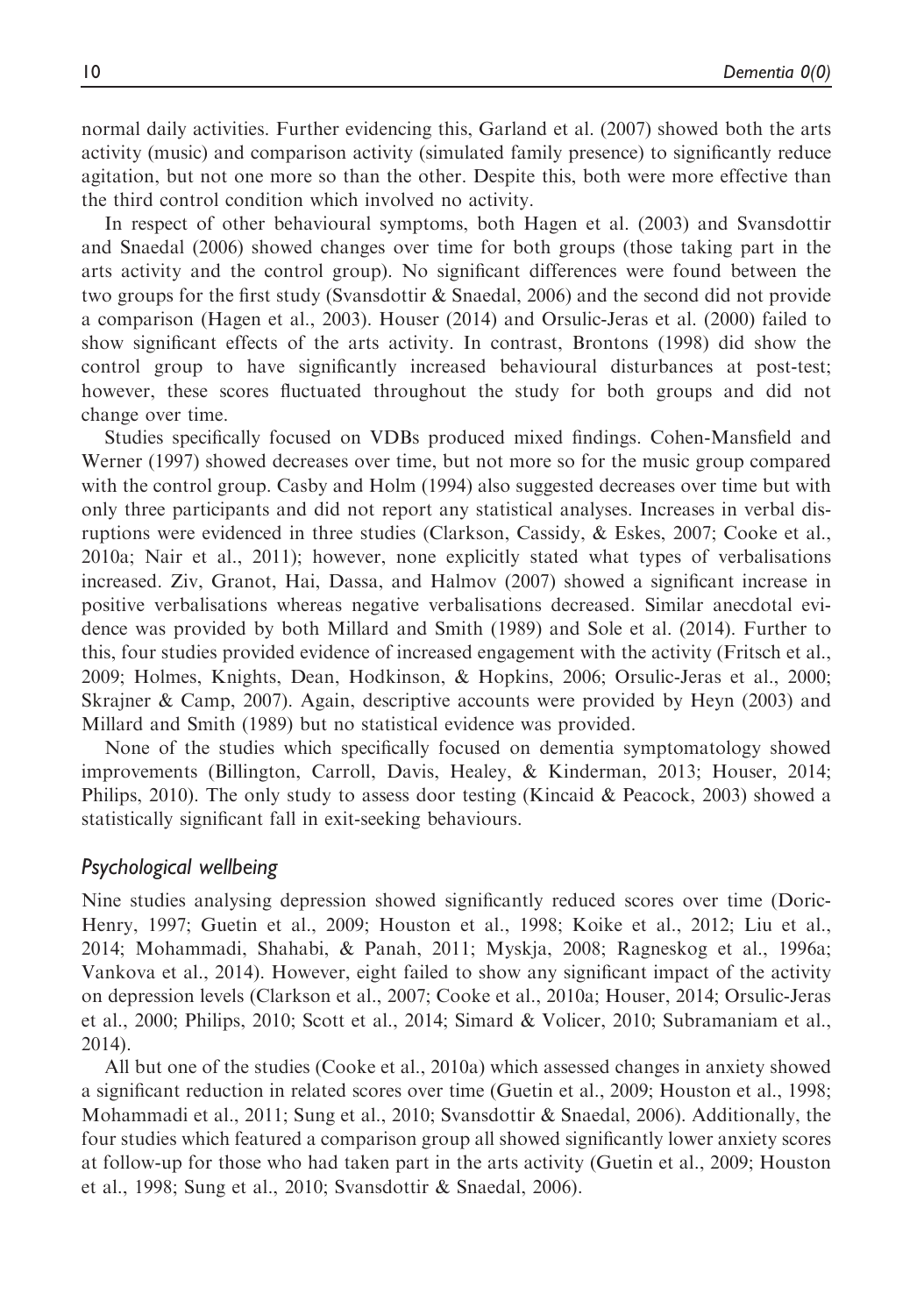Significantly improved scores over time were also reported for general mood measures ([Hammar, Emami, Engstrom,](#page-20-0) & [Gotell, 2010;](#page-20-0) [Lord & Garner, 1993](#page-21-0); [Sole et al., 2014;](#page-22-0) Suzuki, 1998) with evidence that the arts activity group improved significantly more than a comparison group [\(Lord](#page-21-0) [& Garner, 1993\)](#page-21-0). [Noice and Noice \(2006\)](#page-22-0) failed to show improvements related to self-esteem or general psychological health. Increases in expression of positive emotions were also observed to significantly improve in [Hammar et al. \(2010\),](#page-20-0) although this finding was not shown by [Fritsch et al. \(2009\)](#page-19-0) or Suzuki (1998). However, Suzuki (1998) demonstrated a significant reduction in expressions of negative affect indicative that whilst positive emotions were not more apparent, there were reduced expressions of negative emotions. [Fritsch et al. \(2009\)](#page-19-0) found that whilst those taking part in the arts activity displayed more levels of anger and fear, they also displayed less neutral affect.

Of the studies assessing medication changes, two reported that there was not enough data to analyse any trends (Brontons, 1998; [Clarkson et al., 2007\)](#page-19-0) and a further study found no significant changes (Houston, 2014). In contrast, two studies showed an impact of the arts activity, one via increased prescriptions of antipsychotic medications for the control group ([Ridder et al., 2013](#page-22-0)), and the second through decreased anti-anxiety prescriptions throughout but no changes in antidepressants ([Simard](#page-22-0) & [Volicer, 2010](#page-22-0)).

# Quality of life and general wellbeing

Evidence of benefit on general quality of life and wellbeing measures was limited, with improvements being reported by six studies [\(Bennett](#page-18-0) [& Maas, 1988](#page-18-0); [Chang et al., 2013;](#page-19-0) [Hagen et al., 2003](#page-20-0); [Hilliard, 2004;](#page-20-0) Philips, 2010; [Subramaniam et al., 2014\)](#page-22-0). Even these findings were tentative, [Hilliard \(2004\)](#page-20-0) assessed length of life and determined that those taking part in music therapy lived longer. However, this failed to account for the fact that these individuals may have exhibited less advanced disease than those not taking part and therefore may have had greater life expectancy related to disease stage irrespective of the arts activity. [Chang et al. \(2013\)](#page-19-0) also reported positive findings for only one measure of satisfaction, the living environment. This was associated with recalling pleasant memories which may indicate improvements in memory rather than quality of life. [Sole et al. \(2014\)](#page-22-0) actually reported worsening of quality of life scores, which occurred for both the intervention and control group, although not to a significant degree. Both [Hagen et al. \(2003\)](#page-20-0) and [Subramaniam et al. \(2014\)](#page-22-0) showed improvements for those who took part in the arts activity at post-test; however, this was not sustained at follow-up, where both groups showed comparative improvements.

# Cognition

With respect to cognition, both studies using the MMSE showed improvements over time for those taking part in the music activity [\(Hong & Choi, 2011;](#page-20-0) [Smith, 1986](#page-22-0)). Scores were also significantly improved compared with the control group for the RCT ([Hong & Choi,](#page-20-0) [2011](#page-20-0)). Both [Hagen et al. \(2003\)](#page-20-0) and [Subramaniam et al. \(2014\)](#page-22-0) showed improvements in cognitive assessment and memory scores, respectively, over time; however, this was not compared with other activities. Similarly, [Clair \(1996\)](#page-19-0) showed alert responses to have increased for the music condition significantly more than the silent condition, but not significantly more so than for the reading condition. Unpleasant memories decreased for those taking part in music reminiscence but the percentage of pleasant memories did not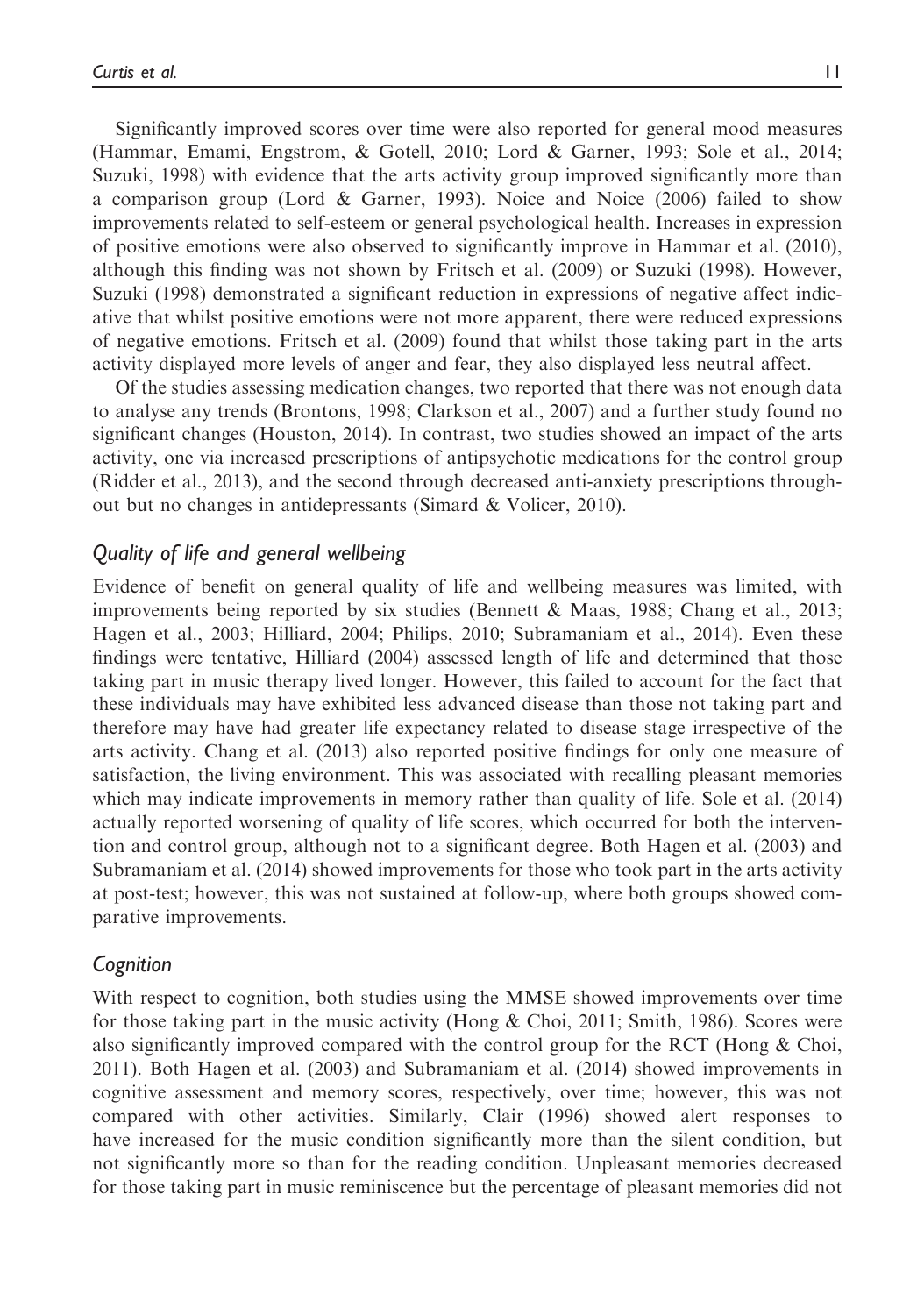increase (Suzuki, 1998). Working memory did not significantly improve when taking part in drama in [Noice and Noice \(2006\)](#page-22-0), although word recall and problem solving did. Social communication was not shown to significantly increase (Philips, 2010) and there were very limited findings for face–name recognition ([Carruth, 1997](#page-18-0)), where 'four participants showed an increase, three did not' with no statistical comparisons, possibly due to the limited sample size.

#### Quality of care and physical health

Three quantitative studies reported the aim of assessing quality of care. Two of these explored similar outcomes (Ragneskog et al., [1996a](#page-22-0), [1996b\)](#page-22-0) focusing on nutritional intake during mealtimes. The first showed nurses fed the residents significantly more during the music conditions and residents spent more time with them during meals. The second showed residents consumed larger portions of food. [Hammar et al. \(2011\)](#page-20-0) was the only study to focus on restiveness to care. It was found that significantly less pulling away, grabbing objects and behaviour adduction were observed during the Music Therapeutic Caregiving condition as opposed to the normal morning care routines.

Significant physical health improvements were only shown by [Koike et al. \(2012\)](#page-21-0) who found pulse and temperature to have improved. Balance ([Hagen et al., 2003](#page-20-0); [Klages et al.,](#page-20-0) [2011\)](#page-20-0) and overall physical 'functioning' [\(Orsulic-Jeras et al., 2000](#page-22-0)) did not improve due to the arts activity.

#### Qualitative finding

Qualitative findings overlapped with quantitative findings in terms of identified themes and benefits. All qualitative studies outlined improvements to wellbeing. Specified by several of these was the ability for the arts activity to improve a sense of self in residents ([Billington et](#page-18-0) [al., 2013](#page-18-0); [Chen et al., 2009;](#page-19-0) DeGuzman, 2011; La Cour, 2005; [Martin et al., 2004](#page-21-0)). These five studies also reported on the participation of residents, despite physical barriers which may exist. Creativity and the opportunity to take part in meaningful activity were reported by [Billington et al. \(2013\),](#page-18-0) [Chen et al. \(2009\)](#page-19-0), Houser (2014) and [La Cour, Josephsson and](#page-21-0) [Luborsky \(2005\).](#page-21-0) Cognitive improvements were reported by three studies including benefits to listening, memory and attention ([Billington et al., 2013](#page-18-0)) and concentration [\(Palo-](#page-22-0)[Bengtsson et al., 1998](#page-22-0)).

Difficulties with the usual care process were reported by studies which conducted interviews with staff members (Gotell, 2007; [Hammar et al., 2010](#page-20-0); Houser, 2014). This was contrasted with providing care during and following the arts activity which was reported as being more unified and cooperative. The ability for staff members to use their creativity from the sessions for problem solving during work was also highlighted by both [Billington et al. \(2013\)](#page-18-0) and Guzman-Garcia (2013) along with general improvements to the overall atmosphere of the care home (Houser, 2014). Improved communication between the residents and staff members was also evidenced (Gotell, 2007; [Hammar et al., 2010](#page-20-0); Roe, 2016).

Increased socialisation was also reported in terms of interacting with other residents and between the care staff and residents ([Billington et al., 2013](#page-18-0); [Chen et al., 2009;](#page-19-0) Guzman-Garcia, 2013; [Martin et al., 2004](#page-21-0); Roe, 2016). Sharing of memories prompted by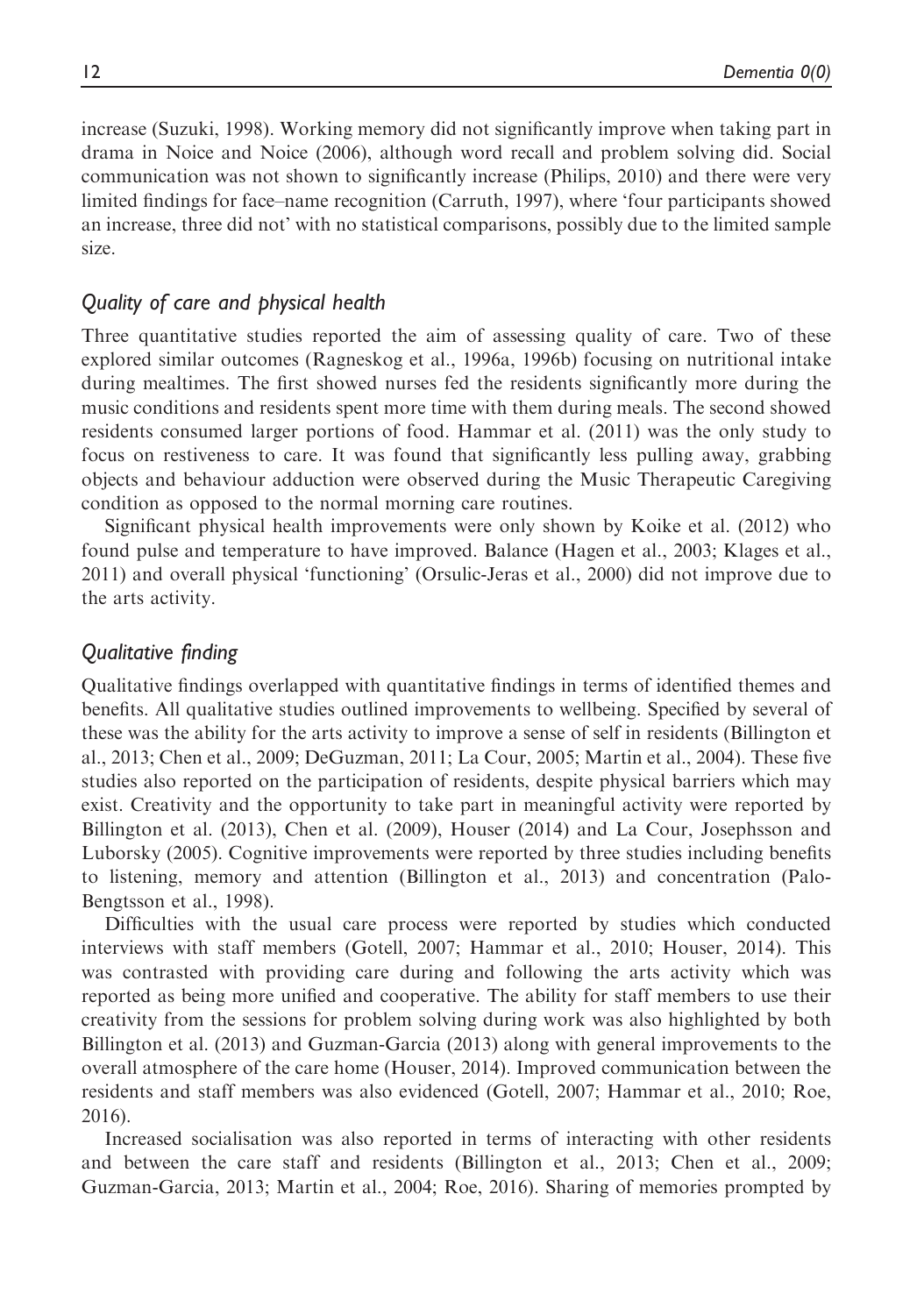the arts activity was highlighted in all five of these studies to aide and promote these interactions.

The feasibility of carrying out the arts activity was described within [Billington et al.](#page-18-0) [\(2013\),](#page-18-0) [Cox et al. \(2004\)](#page-19-0) and Roe (2016). Aspects of the programme that were discussed included the process of physically situating residents at the arts activity, staff requirements, physical barriers to participation and carrying out the arts activity itself. Two studies that featured changes in environments, [Cox et al. \(2004](#page-19-0), Snoezelen and garden activity) and Roe (2016, museum and gallery) described the benefits of exploring novel surroundings that differed from the care home. However, both also contained accounts of times when this was distressing for certain residents.

# Quality of included studies

Levels of evidence scores were assigned to each of the studies. Twenty-three (32%) studies provided level I evidence based on an RCT, 11 (15%) provided level IIa results based on well-designed controlled study without randomisation and most, 29 (41%) level IIb based on well-designed quasi-experimental studies. The remaining eight studies (11%) corresponded to an evidence score of level III, well-designed descriptive studies.

# RCTs

The summary of RCT judgements of quality can be found in [Figure 2.](#page-13-0) Twelve of the RCTs provided adequate accounts of randomisation to obtain a low risk score for this measure and nine of these also gave detail as to methods of allocation concealment. Blinding of outcome assessment was reported for a total of four of the studies, with nine reporting no blinding to have taken place. The remaining studies did not provide enough information to make a judgement either way. Nine studies received judgements of low risk for incomplete data, just two receiving high-risk judgements, and the remaining studies did not contain enough data to make a judgement. Fourteen appeared to be free of selective reporting, four showed selective reporting and the remaining studies did not provide enough information. Finally, eight studies possessed other biases which may affect the credibility of the studies.

# Quasi-RCTs

Summary of quasi-RCT judgements is presented in [Figure 3.](#page-14-0) Two of the quasi-RCTs demonstrated blinding of the individual scoring the outcome assessment, five stated this did not happen (therefore judged as high risk) and four did not contain enough information to make a judgement. Eight were unclear as to whether there was any missing outcome data, two were judged as high risk and just one was deemed to be low risk. In terms of selective reporting, there was only evidence of this occurring within one study, a further six were judged as low risk and it was not clear whether this had taken place in the remaining two studies. Two demonstrated risks of other biases, six were deemed low risk and two did not provide enough information.

# Uncontrolled pre/post-test

Summary of uncontrolled pre/post-test judgements is shown in [Figure 4.](#page-15-0) Evidence of blinding of outcome assessments was shown for just two studies; this explicitly did not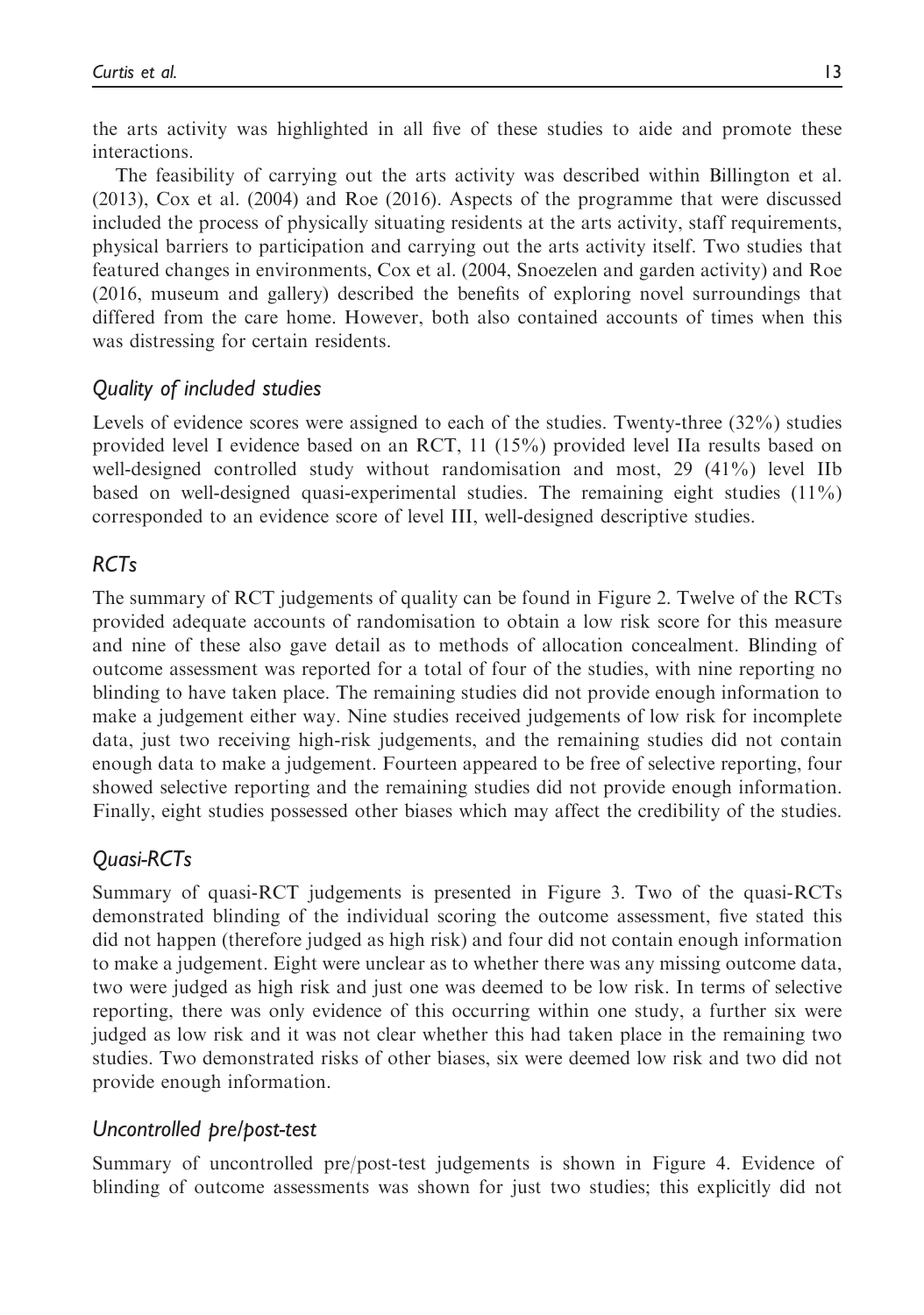<span id="page-13-0"></span>

Figure 2. Risk of bias judgement for randomised controlled trials.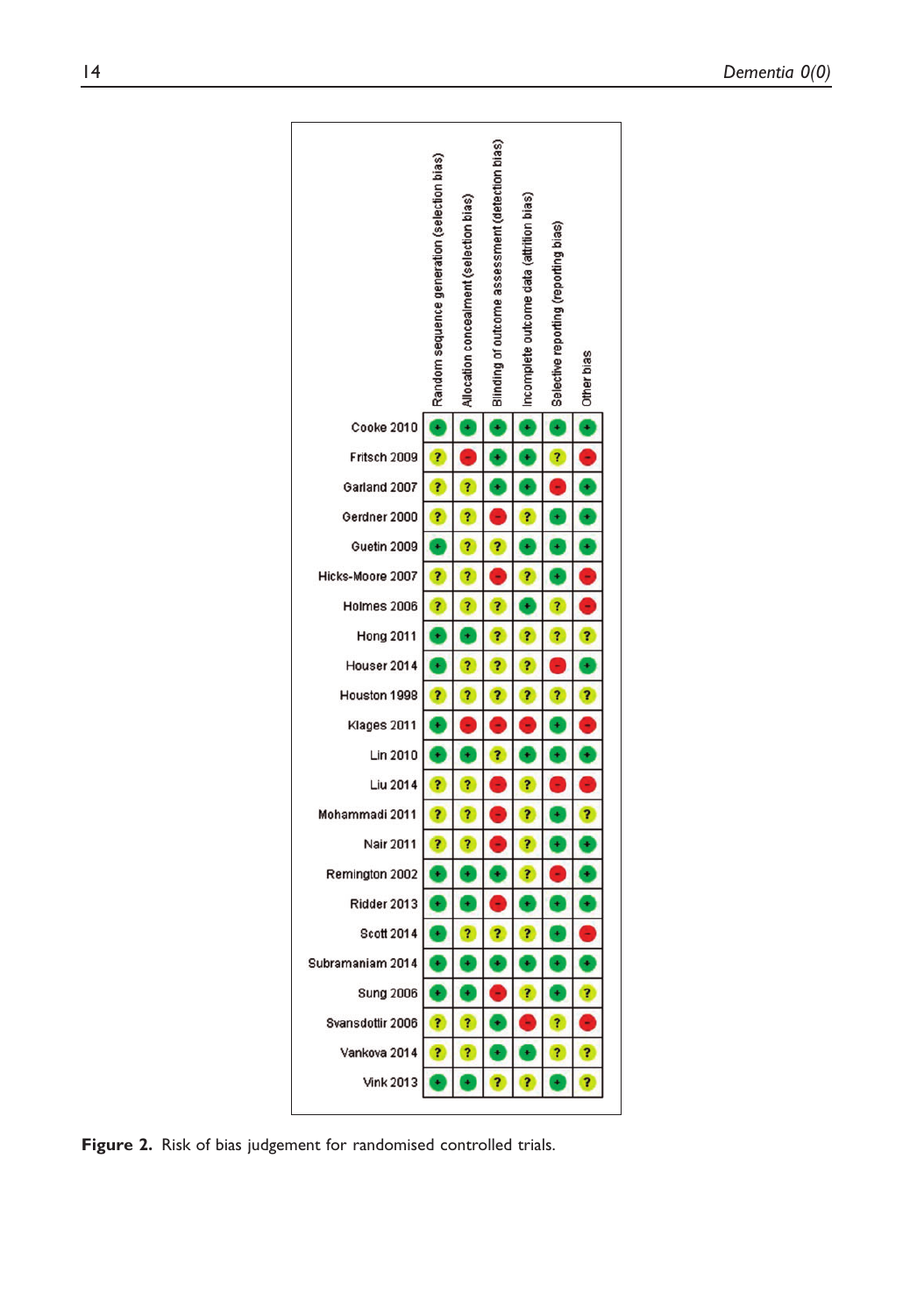<span id="page-14-0"></span>

Figure 3. Risk of bias judgments for quasi-randomised controlled trials.

occur for 10 studies, and there was insufficient information to form a judgement about the others. Incomplete data were evidenced for seven studies, with 18 unclear and just one judged as having a low risk of bias. Selective reporting was also apparent in 14 studies, with just five receiving a judgement of low risk for this category. Finally, most of the studies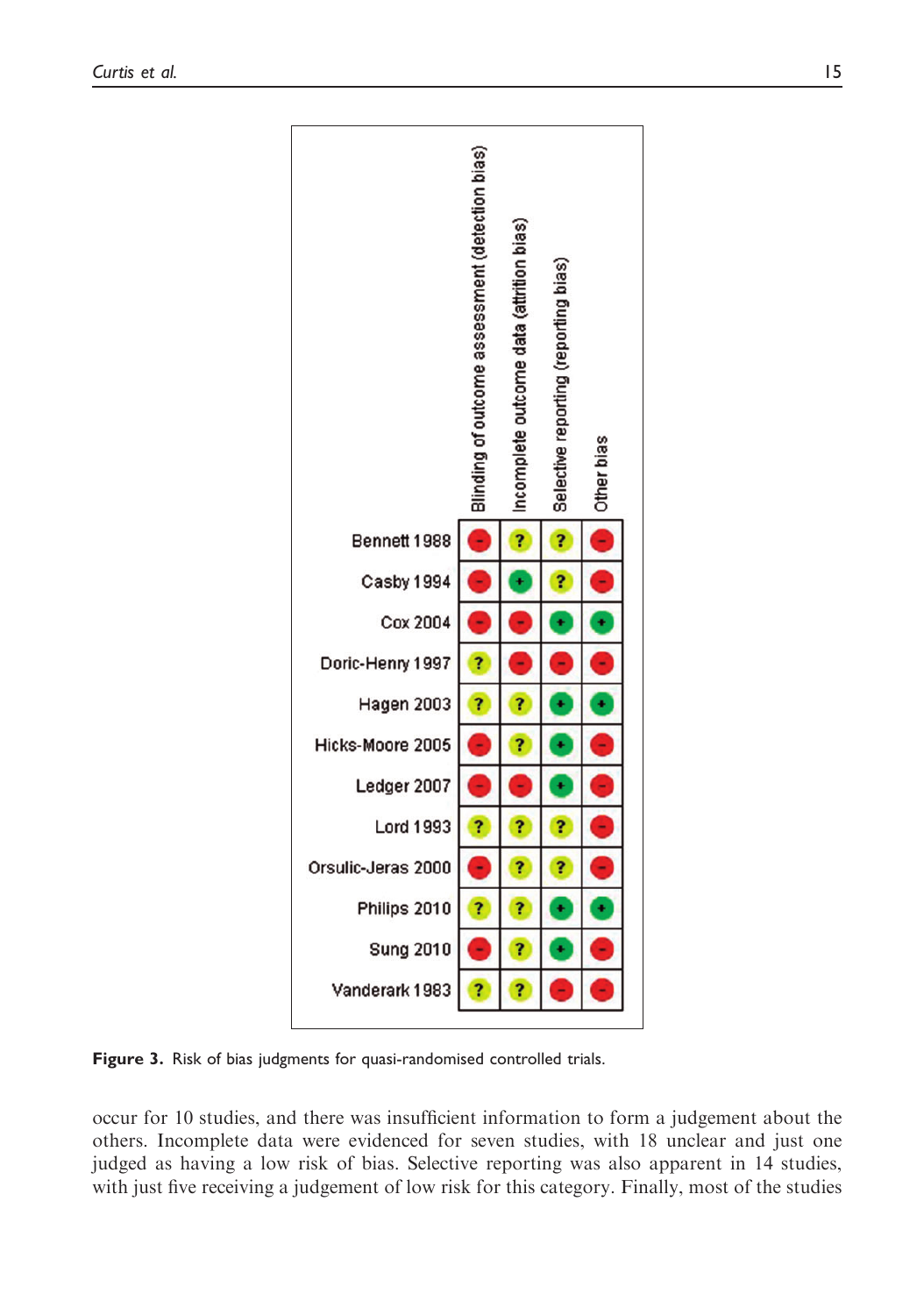<span id="page-15-0"></span>

Figure 4. Risk of bias judgments for uncontrolled pre/post-test studies.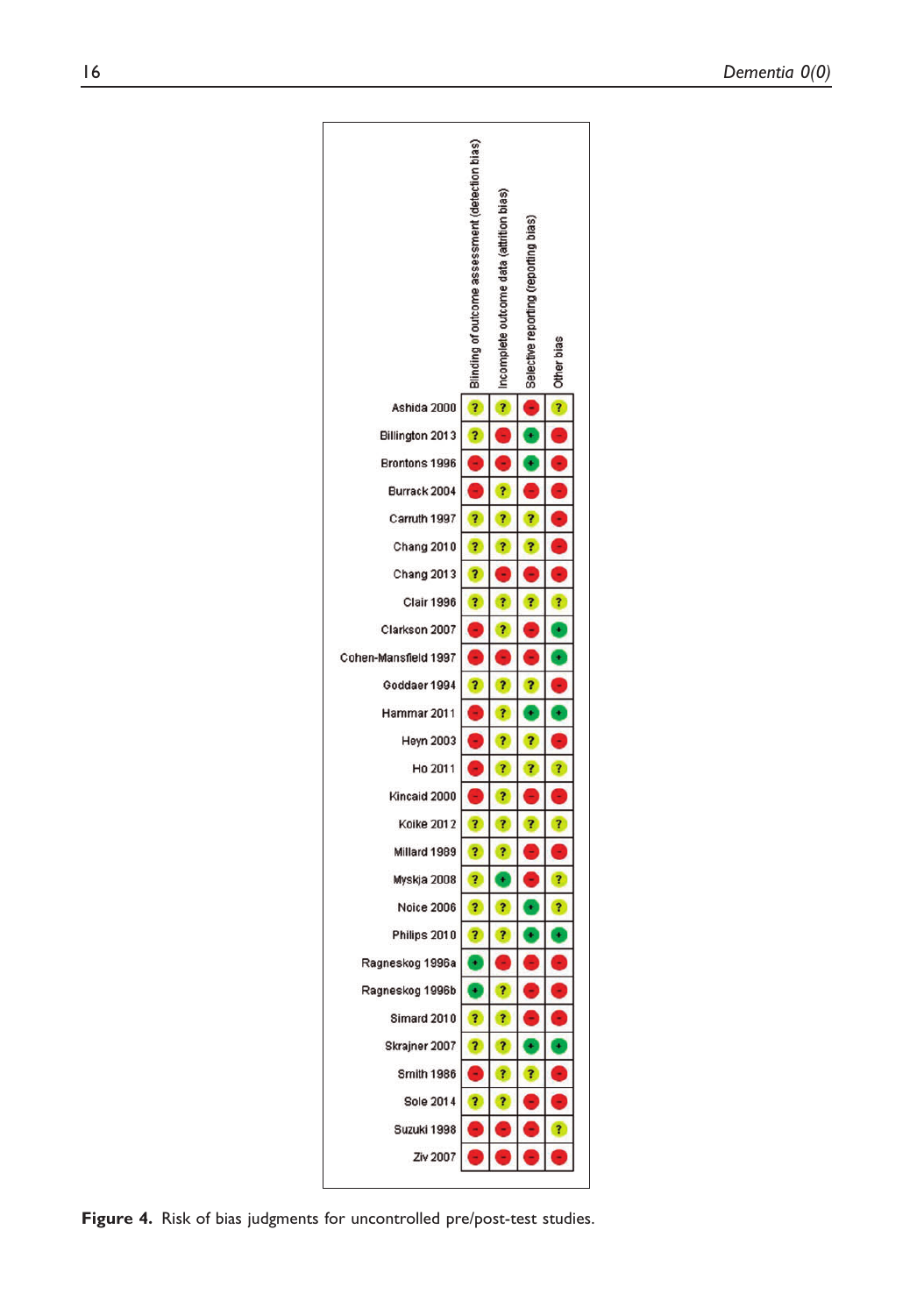(15 in total) showed evidence of other biases, with only five low-risk judgements for this category.

#### **Qualitative**

Overall quality of the qualitative studies was judged to be good, with five studies (deGuzman, 2011; Gotell, 2007; Guzman-Garcia, 2013; [La Cour et al., 2005](#page-21-0); Roe, 2016) classified as Grade B for risk of bias and three judged at grade C ([Chen et al., 2009](#page-19-0); [Martin](#page-21-0) [et al., 2004;](#page-21-0) [Palo-Bengtsson et al., 1998\)](#page-22-0).

# Discussion

The interest in arts activities for older people in care homes is illustrated by the increase in publications over time. Eighty per cent of the papers sourced within this review had been published since the year 2000, with 41% published between 2010 and 2015 alone. A higher proportion of studies focused upon music, accounting for almost 70% of the papers meaning that much of the evidence relates to this specific arts type. Future research would therefore benefit from explorations of other arts for health activities to achieve a greater evidence of potential benefits associated with older people living in care homes.

The focus of studies has also shifted over time. Apart from [Hong and Choi \(2011\)](#page-20-0), studies with the aim of purely assessing cognitive changes were carried out in 1986 (Smith) and 1996 (Clair). Whilst subsequent studies have also explored the role of cognition, these also aimed to explore other areas such as quality of life or psychological wellbeing. Another (Philips, 2010) determined changes in social communication therefore focused more on socialisation. Similarly, the measures of quality of care within earlier studies (Ragneskog et al., [1996a,](#page-22-0) [1996b\)](#page-22-0) provide evidence in regards to food consumption or nutritional intake, whereas latter studies explored the relationship between the carer and residents, along with restiveness to care (Gotell, 2007; [Hammar et al., 2011;](#page-20-0) Houser, 2014).

Evidence was sourced from a range of study designs and there were disparities in quality across the studies. Unsurprisingly RCTs fared well in terms of quality, with other study designs showing a lower quality. This may partially be due to use of GRADE criteria for all study designs. A good standard of evidence was reflected in the scores obtained via qualitative evidence, particularly in those carried out within the last 10 years.

Overall there was mixed evidence of benefit for arts for health activities within care home populations. It may be suggested that negative findings may still be attributed to benefits. There was evidence that increased verbalisations were associated with increases in positive behaviours ([Millard & Smith, 1989;](#page-21-0) [Sole et al., 2014](#page-22-0); [Ziv et al., 2007](#page-23-0)), such as joining in with the arts activity which consequently reduced apathy in residents. Studies reporting on increased verbal disruptions did not discuss whether these were in respect of negative behaviours indicative of agitation or anxiety, or, whether this represents increased participation ([Clarkson et al., 2007; Cooke et al., 2010a](#page-19-0); [Nair et al., 2011](#page-21-0)). Further evidence of the latter is provided by increased engagement with the arts activity [\(Fritsch et al., 2009](#page-19-0); [Holmes](#page-20-0) [et al., 2006;](#page-20-0) [Orsulic-Jeras et al., 2000](#page-22-0); [Skrajner & Camp, 2007\)](#page-22-0) and increased expressions of positive affect ([Hammar et al., 2010\)](#page-20-0) along with a decrease in negative affect (Suzuki, 1998). Whilst [Fritsch et al. \(2009\)](#page-19-0) showed increased incidences of fear and anxiety, there were also reductions in neutral affect, indicative that residents could express their emotions, even if these were negative, therefore improving levels of communication. Furthermore, qualitative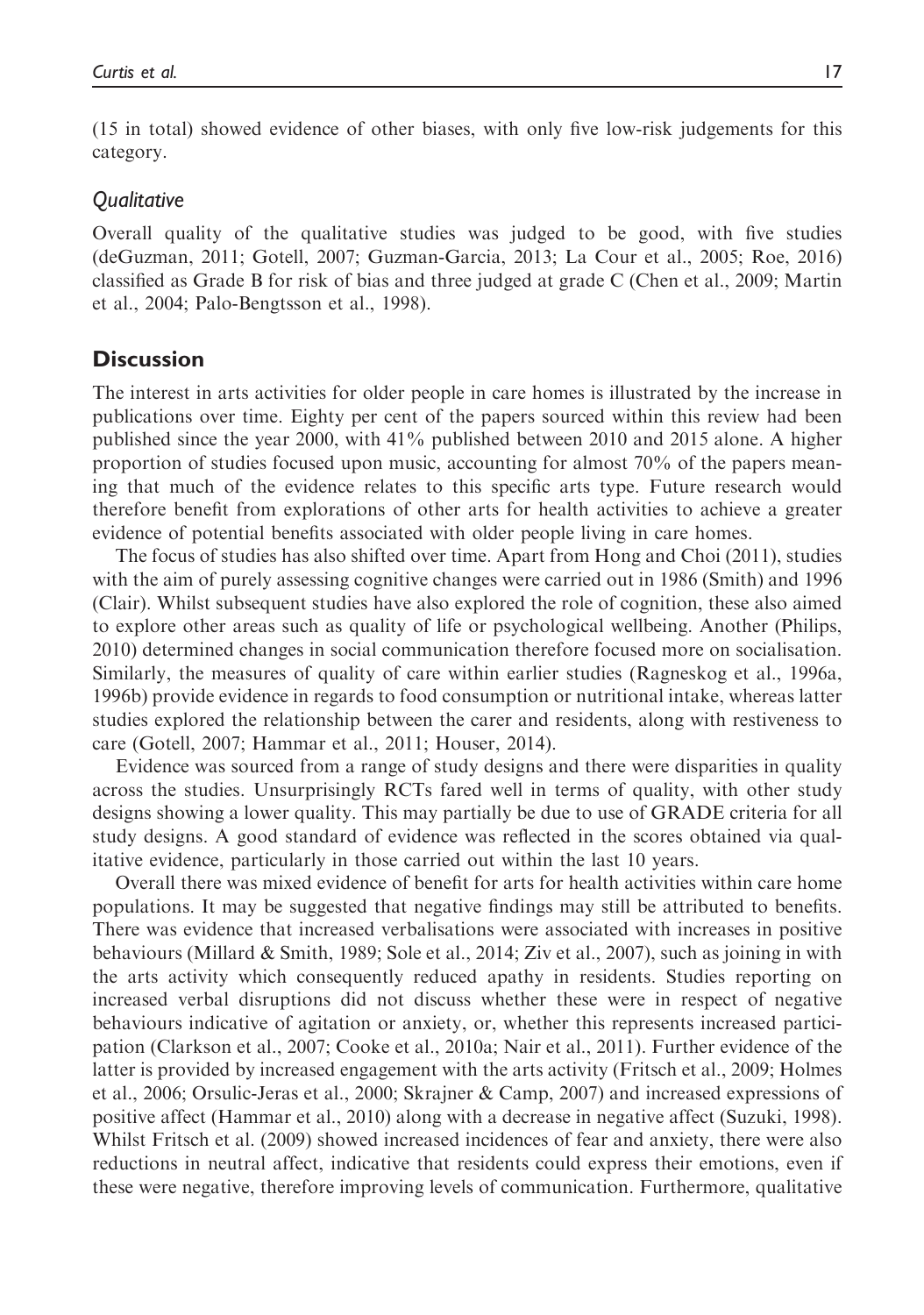evidence showed a unique outcome regarding increased sense of self, which was not captured by any quantitative studies ([Billington et al., 2013;](#page-18-0) [Chen et al., 2009;](#page-19-0) DeGuzman, 2011; La Cour, 2010; [Martin et al., 2004](#page-21-0)). A decrease in self-reported ratings of quality of life outlined in [Sole et al. \(2014\)](#page-22-0) may also be attributed to this increased self-awareness, again suggesting residents may become more aware of their emotions. Interestingly [Noice](#page-22-0) [and Noice \(2006\)](#page-22-0) failed to quantitatively capture increases in self-awareness and was the only study within this review which stated that residents were told when they were making mistakes when acting and therefore may have felt discouraged. Further analysis on the aspects of arts for health activities would be useful in determining what content works best.

There is also evidence that arts for health activities may be particularly beneficial for those with existing clinical need, such as pre-existing depression and anxiety. Both Liu (2014) and Suzuki (1998) described populations with clinical depression who showed improvements when taking part in arts activities. In direct contrast, [Orsulic-Jeras et al.](#page-22-0) [\(2000\)](#page-22-0) comment on low depression scores at baseline may explain a lack of effect within this study, given that residents already functioned well psychologically. A sub-analysis carried out by [Simard and Volicer \(2010\)](#page-22-0) showed that improvements to behaviour were only evidenced in patients with low social interaction levels at baseline, which further evidences the fact that low pre-existing functional levels may be needed to show improvements.

Despite positive findings over time for those taking part in arts activities, there was limited evidence for arts activities to foster improvements more than comparison activities. Many quantitative studies exploring the effects of the arts activity on behaviour and psychological wellbeing showed improvements over time, but not compared with another activity. However, there was evidence that taking part in such arts activities improved outcomes for those in care homes more so than when no activities were offered. Further illustration is provided by qualitative findings that would be difficult to capture quantitatively, the most relevant being the opportunity for creativity ([Billington et al., 2013;](#page-18-0) [Chen et al., 2009](#page-19-0); Houser, 2014; [La Cour et al., 2005\)](#page-21-0), which is unlikely to improve taking part in other activities. Improved socialisation with both peers and staff members was also captured by qualitative evidence ([Billington et al., 2013;](#page-18-0) [Chen et al., 2009](#page-19-0); Guzman-Garcia, 2013; [Martin et al., 2004](#page-21-0); Roe, 2016) meaning both types of evidence are needed to ascertain the true benefits associated with the arts.

# Limitations of the review

This review was confined to studies published in English which therefore may have impacted upon the countries evidence was sourced from. This may therefore mean not all cultural practices or countries being represented. A meta-analysis was also not able to be performed given the differences and heterogeneity of the included studies and this should be undertaken where possible in the future when evidence from similar studies and outcomes becomes available.

# Conclusion

International evidence emerging to date for arts for health activities for older people in care homes whether within or external to the home looks promising and can benefit residents' health, wellbeing and quality of life. This review identifies evidence for including arts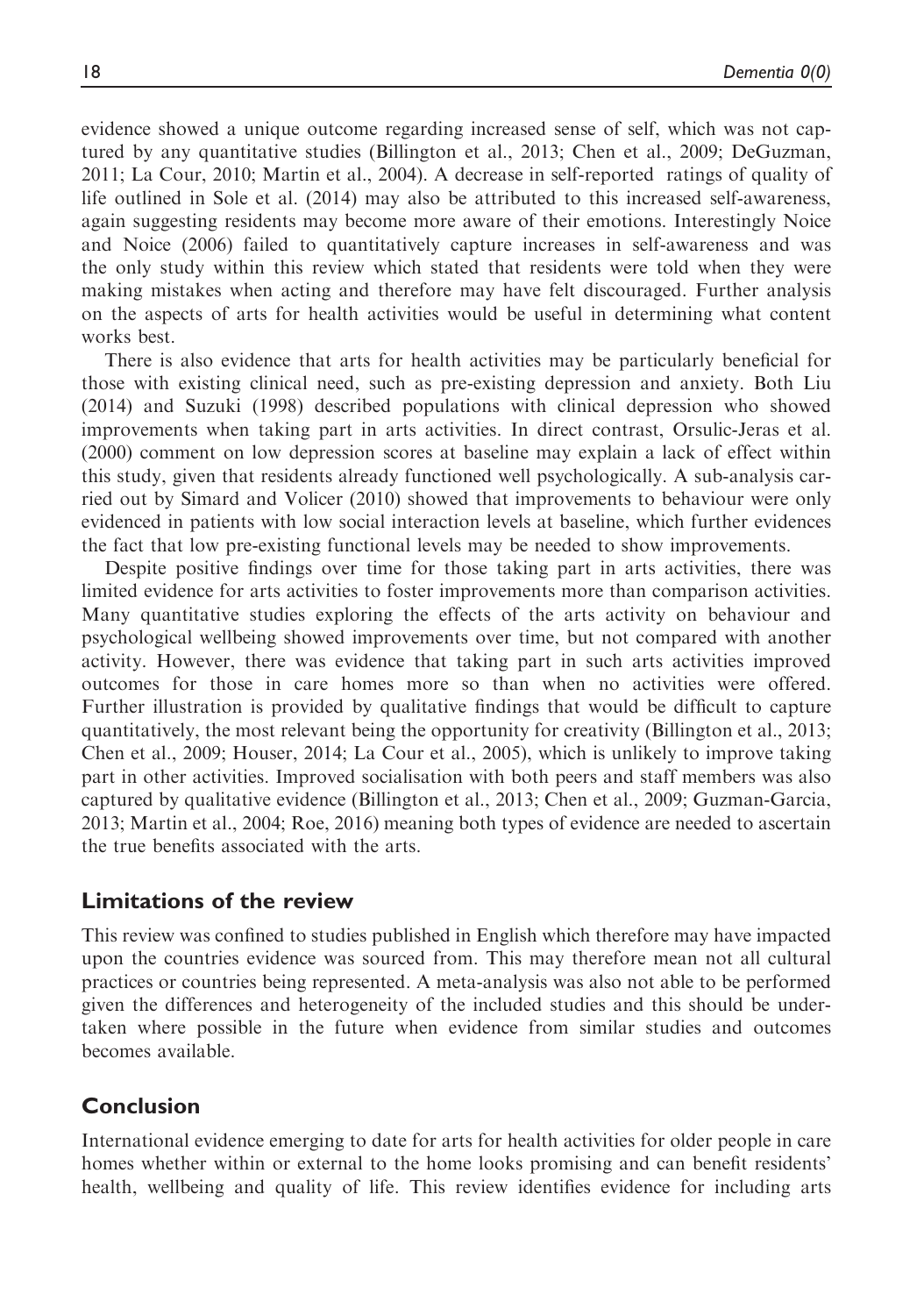<span id="page-18-0"></span>activities within care homes and which activities may ascertain the greatest benefits. However, more research is required, particularly in relation to lesser evidenced arts activities such as crafts. Larger mixed methods complex intervention studies with qualitative elements embedded that adhere to international recognised standards for conduct and reporting such as CONSORT ([Moher, 1998\)](#page-21-0) and the MRC Framework for complex interventions/studies ([Moore et al., 2015](#page-21-0)) are warranted. Where possible future meta-synthesis of qualitative evidence and meta-analysis of quantitative outcomes should be conducted.

#### Declaration of conflicting interests

The author(s) declared no potential conflicts of interest with respect to the research, authorship, and/or publication of this article.

#### Funding

The author(s) received no financial support for the research, authorship, and/or publication of this article.

#### **References**

- Age UK. (2013). Care homes: Finding the right care home. Retrieved from [http://www.ageuk.org.uk/](http://www.ageuk.org.uk/Documents/EN-GB/Information-guides/AgeUKIG06_Care_homes_inf.pdf?dtrk=true) Documents/EN-GB/Information-guides/AgeUKIG06 Care homes inf.pdf?dtrk=true
- Age UK. (2015). Agenda for later life 2015: A great place to grow older. Retrieved from [http://www.](http://www.ageuk.org.uk/professional-resources-home/policy/agenda-for-later-life/) [ageuk.org.uk/professional-resources-home/policy/agenda-for-later-life/](http://www.ageuk.org.uk/professional-resources-home/policy/agenda-for-later-life/)
- Age UK. (2016). Later life in the United Kingdom. Retrieved from [http://www.ageuk.org.uk/](http://www.ageuk.org.uk/Documents/EN-GB/Factsheets/Later_Life_UK_factsheet.pdf?dtrk=true) [Documents/EN-GB/Factsheets/Later\\_Life\\_UK\\_factsheet.pdf?dtrk=true](http://www.ageuk.org.uk/Documents/EN-GB/Factsheets/Later_Life_UK_factsheet.pdf?dtrk=true)
- Alzheimer's Society. (2014). Dementia 2014: Opportunity for change. Retrieved from [http://www.](http://www.alzheimers.org.uk/site/scripts/download_info.php?fileID=2317) [alzheimers.org.uk/site/scripts/download\\_info.php?fileID=2317](http://www.alzheimers.org.uk/site/scripts/download_info.php?fileID=2317)
- Anderson, D., Banerjee, S., Barker, A., Connelly, P., Junaid, O., Series, H. S., & Seymour, J. (2011). The need to tackle age discrimination in mental health  $- A$  compendium of evidence. Retrieved from [http://www.rcpsych.ac.uk/pdf/Royal%20College%20of](http://www.rcpsych.ac.uk/pdf/Royal20College20of20Psychiatrists20-20The20 Need20to20Tackle20Age20Discrimination20in20Mental20Health20Services20-20Oct09.pdf)%[20Psychiatrists%20-%20The%20](http://www.rcpsych.ac.uk/pdf/Royal20College20of20Psychiatrists20-20The20 Need20to20Tackle20Age20Discrimination20in20Mental20Health20Services20-20Oct09.pdf) [Need%20to%20Tackle%20Age%20Discrimination%20in%20Mental%20Health%20Services](http://www.rcpsych.ac.uk/pdf/Royal20College20of20Psychiatrists20-20The20 Need20to20Tackle20Age20Discrimination20in20Mental20Health20Services20-20Oct09.pdf)% [20-%20Oct09.pdf](http://www.rcpsych.ac.uk/pdf/Royal20College20of20Psychiatrists20-20The20 Need20to20Tackle20Age20Discrimination20in20Mental20Health20Services20-20Oct09.pdf)
- Arts Council England. (2015). Cultural activities, artforms and wellbeing. Manchester, UK: Arts Council England.
- Ashida, S. (2000). The effect of reminiscence music therapy sessions on changes in depressive symptoms in elderly persons with dementia. Journal of Music Therapy, 37(3), 170–182.
- Bennett, S. L., & Maas, F. (1988). The effects of music-based life review on the life satisfaction and ego integrity of elderly people. British Journal of Occupational Therapy, 51(12), 433–436.
- Billington, J., Carroll, J., Davis, P. R., Healey, C., & Kinderman, P. (2013). A literature-based intervention for older people living with dementia. Perspectives in Public Health, 133(3), 165–173.
- Brontons, M., & Pickett-Cooper, P. K. (1998). The effects of music therapy intervention on agitation behaviors of Alzheimer's disease patients. Journal of Music Therapy, 33(1), 2–18.
- Burrack, O. R., Jefferson, P., & Libow, L. S. (2004). Individualized music: A route to improving the quality of life for long-term care residents. Activities, Adaption and Aging, 27(1), 63–76.
- Carruth, E. K. (1997). The effects of singing and the spaced retrieval technique on improving facename recognition in nursing home residents with memory loss. Journal of Music Therapy, 34(3), 165–186.
- Casby, J. A., & Holm, M. B. (1994). The effect of music on repetitive disruptive vocalizations of persons with dementia. The American Journal of Occupational Therapy, 48(10), 883–889.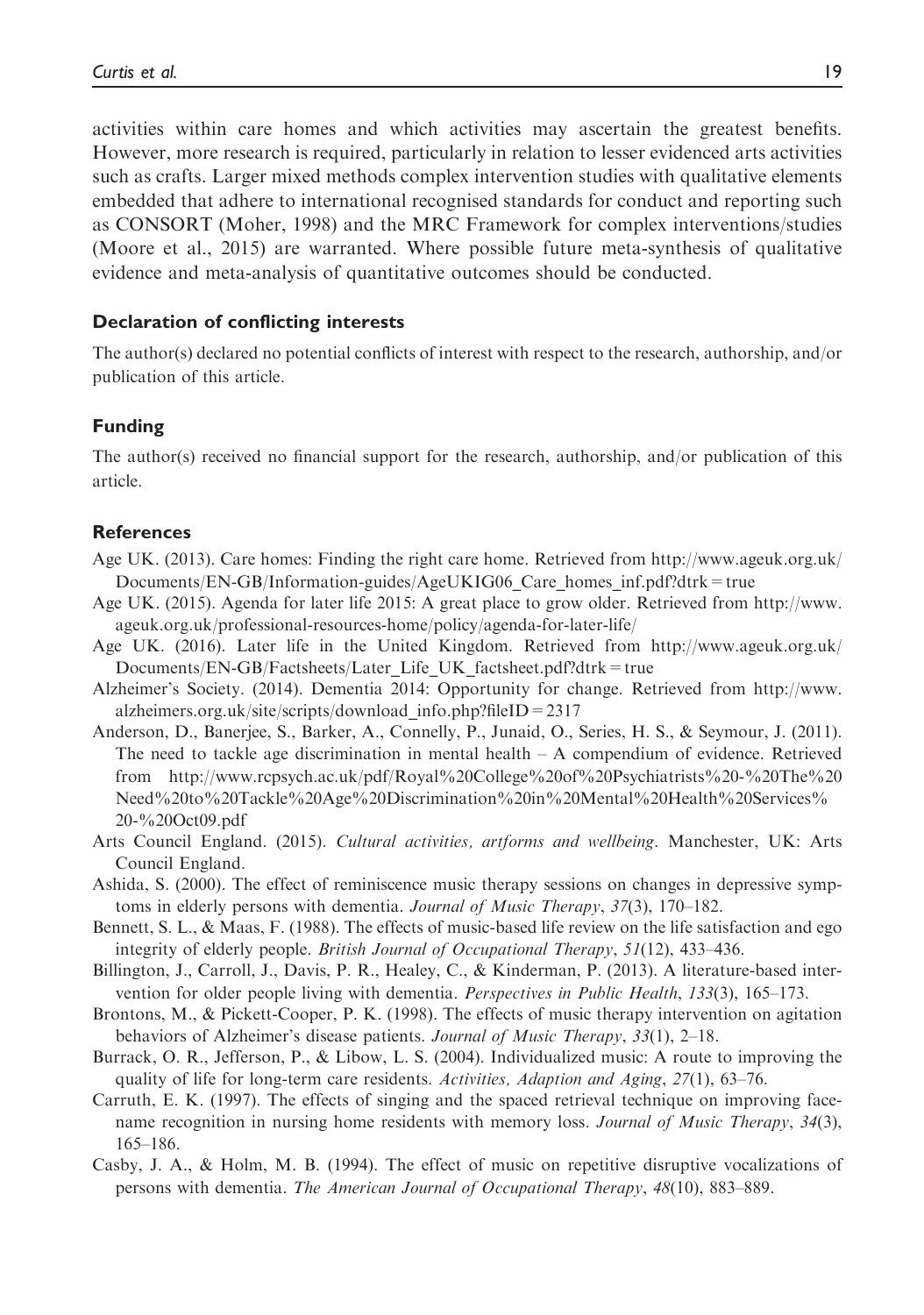- <span id="page-19-0"></span>Chang, C.-H., Lu, M.-S., Lin, T.-E., & Chen, C.-H. (2013). The effectiveness of visual art on environment in nursing home. Journal of Nursing Scholarship, 45(2), 107.
- Chen, S.-L., Lin, H.-C., & Jane, S.-W. (2009). Perceptions of a group music therapy among elderly nursing home residents in Taiwan. Complementary Therapies in Medicine, 17(4), 190–195.
- Clair, A. A. (1996). The effect of singing on alert responses in persons with late stage dementia. Journal of Music Therapy, 23(4), 243–247.
- Clarkson, K. A., Cassidy, K.-L., & Eskes, G. A. (2007). Singing soothes: Music concerts for the management of agitation in older adults with dementia. Canadian Journal of Geriatrics, 10(3), 80–83.
- Clift, S., & Camic, P. M. (2015). Introduction to the field of creative arts, wellbeing and health: Achievements and current challenges. In S. Clift & P. M. Camic (Eds.), Oxford textbook of international perspectives on practice, policy and research (pp. 235–244). Oxford, UK: Oxford University Press.
- Cohen-Mansfield, J., & Werner, P. (1997). Management of verbally disruptive behaviors in nursing home residents. Journal of Gerontology: Medical Sciences, 52a(6), M369–M377.
- Cooke, A., Mills, T. A., & Lavender, T. (2010a). 'Informed and uninformed decision making' –Women's reasoning, experiences and perceptions with regard to advanced maternal age and delayed childbearing: A meta-synthesis. International Journal of Nursing Studies, 10, 1317–1329.
- Cooke, M., Moyle, W., Shum, D., Harrison, S., & Murfield, J. (2010b). A randomized controlled trial exploring the effect of music on quality of life and depression in older people with dementia. Journal of Health Psychology, 15(5), 765–767.
- Cowl, A. L., & Gaugler, J. E. (2014). Efficacy of creative arts therapy in treatment of Alzheimer's disease and dementia: A systematic literature review. Activities, Adaption and Aging, 38, 281–330.
- Cox, H., Burns, I., & Savage, S. (2004). Multisensory environments for leisure: Promoting well-being in nursing home residents with dementia. Journal of Gerontological Nursing, 30, 37–45.
- Curtis, A., O'Brien, M., Gibson, L., Maden, M., Gallagher, W., & Roe, B. (2015). The impact of arts for health on the health status, well-being and quality of life in older adults who reside in care homes – protocol. Retrieved from<http://www.crd.york.ac.uk/PROSPERO/> Registration number CRD42015026264.
- Deguzman, A. B., Satuito, J. C. B., Satumba, M. A. E., Segui, R. A., Serquina, F. E. C., Serrano, L. J. O., & Sevilla, M. D. (2011). Filipino arts among elders in institutionalized care settings. Educational Gerontology, 37, 248–261.
- Department of Health. (2014). Adult social care outcomes framework. Retrieved from [https://www.](https://www.gov.uk/government/uploads/system/uploads/attachment_data/file/375431/ASCOF_15-16.pdf) [gov.uk/government/uploads/system/uploads/attachment\\_data/file/375431/ASCOF\\_15-16.pdf](https://www.gov.uk/government/uploads/system/uploads/attachment_data/file/375431/ASCOF_15-16.pdf)
- Doric-Henry, L. (1997). Pottery as art therapy with elderly nursing home residents. Art Therapy, 14, 163–171.
- Downe, S., Finlayson, K., Walsh, D., & Lavender, T. (2009). Weighing up and balancing out': A metasynthesis of barriers to antenatal care for marginalised women in high-income countries.  $BJOG -$ An International Journal of Obstetrics and Gynaecology, 116, 518–529.
- Fritsch, T., Kwak, J., Grant, S., Lang, J., Montgomery, R. R., & Basting, A. D. (2009). Impact of TimeSlips, a creative expression intervention program, on nursing home residents with dementia and their caregivers. The Gerontologist, 49, 117–127.
- Garland, K., Beer, E., Eppingstall, B., & O'Connor, D. W. (2007). A comparison of two treatments of agitated behaviour in nursing home residents with dementia: Simulated family presence and preferred music. American Association for Geriatric Psychiatry, 15, 514–521.
- Goddaer, J., & Abraham, I. L. (1994). Effects of relaxing music on agitation during meals among nursing home residents with severe cognitive impairment. Archives of Psychiatric Nursing, 8, 150–158.
- Gotell, E., Brown, S., & Ekman, S.-L. (2007). The influence of caregiver singing and background music on vocally expressed emotions and moods in dementia care: A qualitative analysis. International Journal of Nursing Studies, 46, 422–430.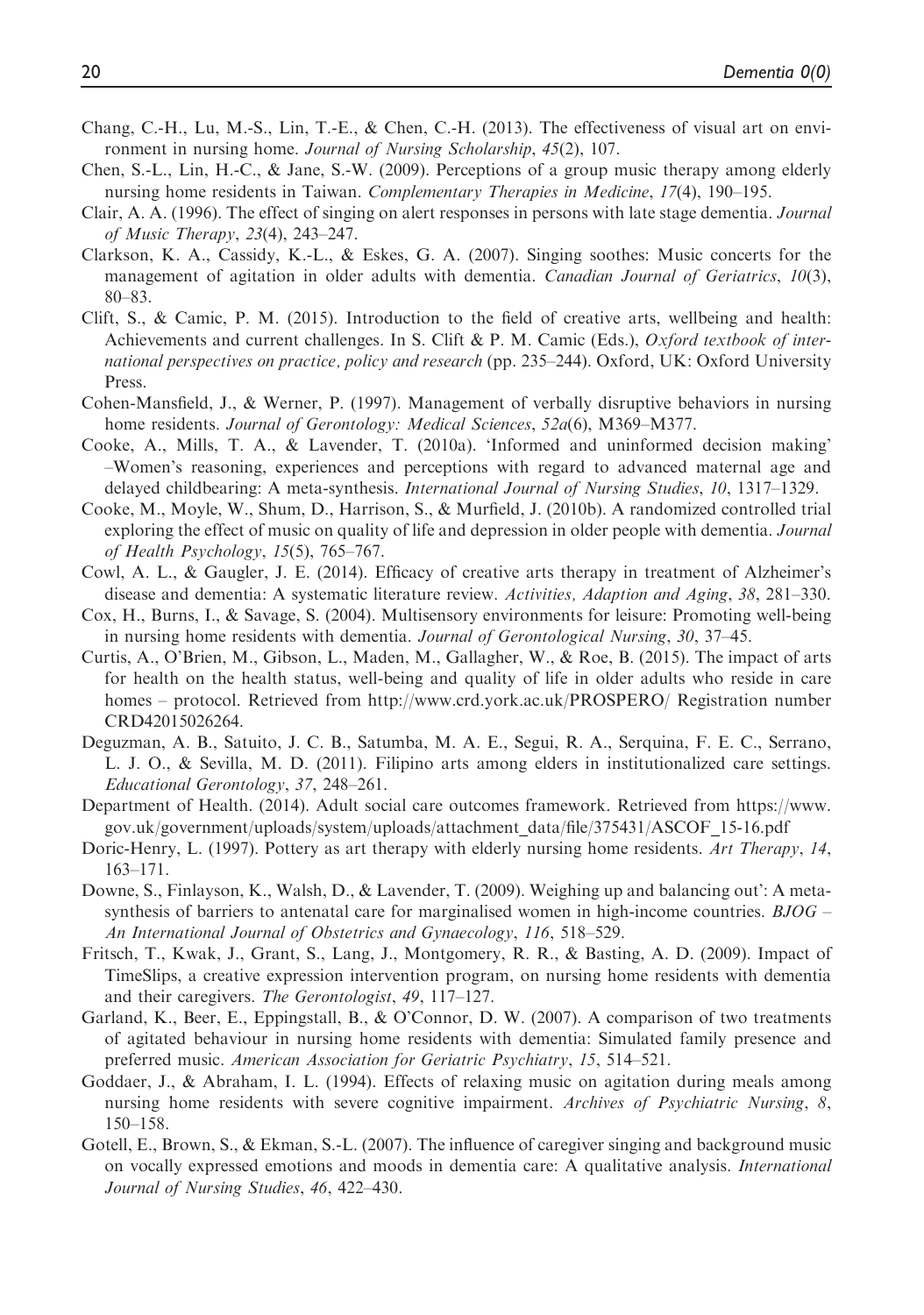- <span id="page-20-0"></span>Guetin, S., Portet, F., Picot, M. C., Pommie, C., Messaoudi, M., Djabelkir, L., ... Touchon, J. (2009). Effect of music therapy on anxiety and depression in patients with Alzheimer's type dementia: Randomised, controlled study. Dementia, 28, 36–46.
- Guyatt, G., Oxman, A. D., Alk, E. A., Kunz, R., Vist, G., Brozek, J., ... Schunemann, H. J. (2011). GRADE guidelines: 1. Introduction- GRADE evidence profiles and summary of findings tables. Journal of Clinical Epidemiology, 64, 383–394.
- Guzman-Garcia, A., Mukaetova-Ladinska, E., & James, I. (2013). Introducing a Latin ballroom dance class to people with dementia living in care homes, benefits and concerns: A pilot study. Dementia, 12, 523–535.
- Hagen, B., Armstrong-Esther, C., & Sandilands, M. (2003). On a happier note: Validation of musical exercise for older persons in long-term care settings. International Journal of Nursing Studies, 40, 347–357.
- Ham, C., Imison, C., Goodwin, N., Dixon, A., & South, P. (2011). Where next for NHS reforms? The case for integrated care. London, UK: The Kings Fund.
- Hammar, L. M., Emami, A., Engstrom, G., & Gotell, E. (2010). Finding the key to communion Caregivers' experience of 'music therapeutic caregiving' in dementia care: A qualitative analysis. Dementia, 10, 98–111.
- Hammar, L. M., Emami, A., Gotell, E., & Engstrom, G. (2011). The impact of caregivers' singing on expressions of emotion and resistance during morning care situations inn persons with dementia: An intervention in dementia care. Journal of Clinical Nursing, 20, 969–978.
- Hancock, G. A., Woods, B., Challis, D., & Orrell, M. (2006). The needs of older people with dementia in residential care. International Journal of Geriatric Psychiatry, 21, 43–49.
- Heyn, P. (2003). The effect of a multisensory exercise program on engagement, behaviour, and selected physiological indexes in persons with dementia. American Journal of Alzheimer's Disease and Other Dementias, 18, 247–251.
- Hicks-Moore, S. L., & Robinson, B. A. (2007). Favorite music and hand massage: Two interventions to decrease agitation in residents with dementia. Dementia, 24, 195–196.
- Higgins J. P. T., Green. S. (eds). Cochrane Handbook for Systematic Reviews of Interventions Version 5.1.0 [updated March 2011]. The Cochrane Collaboration, 2011. Available from http://handbook. cochrane.org.
- Higgins, J. P. T., Altman, D. G., Gotzsche, P. C., Juni, P., Moher, D., Oxman, A. D., ... Sterne, J. A. C. (2011). The Cochrane Collaboration's tool for assessing risk of bias in randomised trials. BMJ, 343, d5928.
- Hilliard, R. E. (2004). A post-hoc analysis of music therapy services for residents in nursing homes receiving hospice care. Journal of Music Therapy, 41, 40–41.
- Ho, S.-Y., Lai, H.-L., Jeng, S.-Y., Tang, C.-W., Sung, H.-C., & Chen, P.-W. (2011). The effects of researcher-composed music at mealtime on agitation in nursing home residents with dementia. Archives of Psychiatric Nursing, 25, e49–e55.
- Holmes, C., Knights, A., Dean, C., Hodkinson, S., & Hopkins, V. (2006). Keep music live: Music and alleviation of apathy in dementia subjects. International Psychogeriatrics, 18, 623–630.
- Hong, I. S., & Choi, M. J. (2011). Songwriting oriented activities improve the cognitive functions of the aged with dementia. The Arts in Psychotherapy, 38, 221–228.
- Houser, W. S., & George, D. R. (2014). Impact of TimeSlips creative expression program on behavioural symptoms and psychotropic medication use in persons with dementia in long-term care: A cluster-randomized pilot study. American Journal of Geriatric Psychiatry, 22, 337–340.
- Houston, D. M., Mckee, K. J., Carroll, L., & Marsh, H. (1998). Using humour to promote psychological wellbeing in residential homes for older people. Aging and Mental Health, 2, 328–332.
- Kincaid, C., & Peacock, J. R. (2003). The effect of a wall mural on decreasing four types of doortesting behaviors. Journal of Applied Gerontology, 22, 76–88.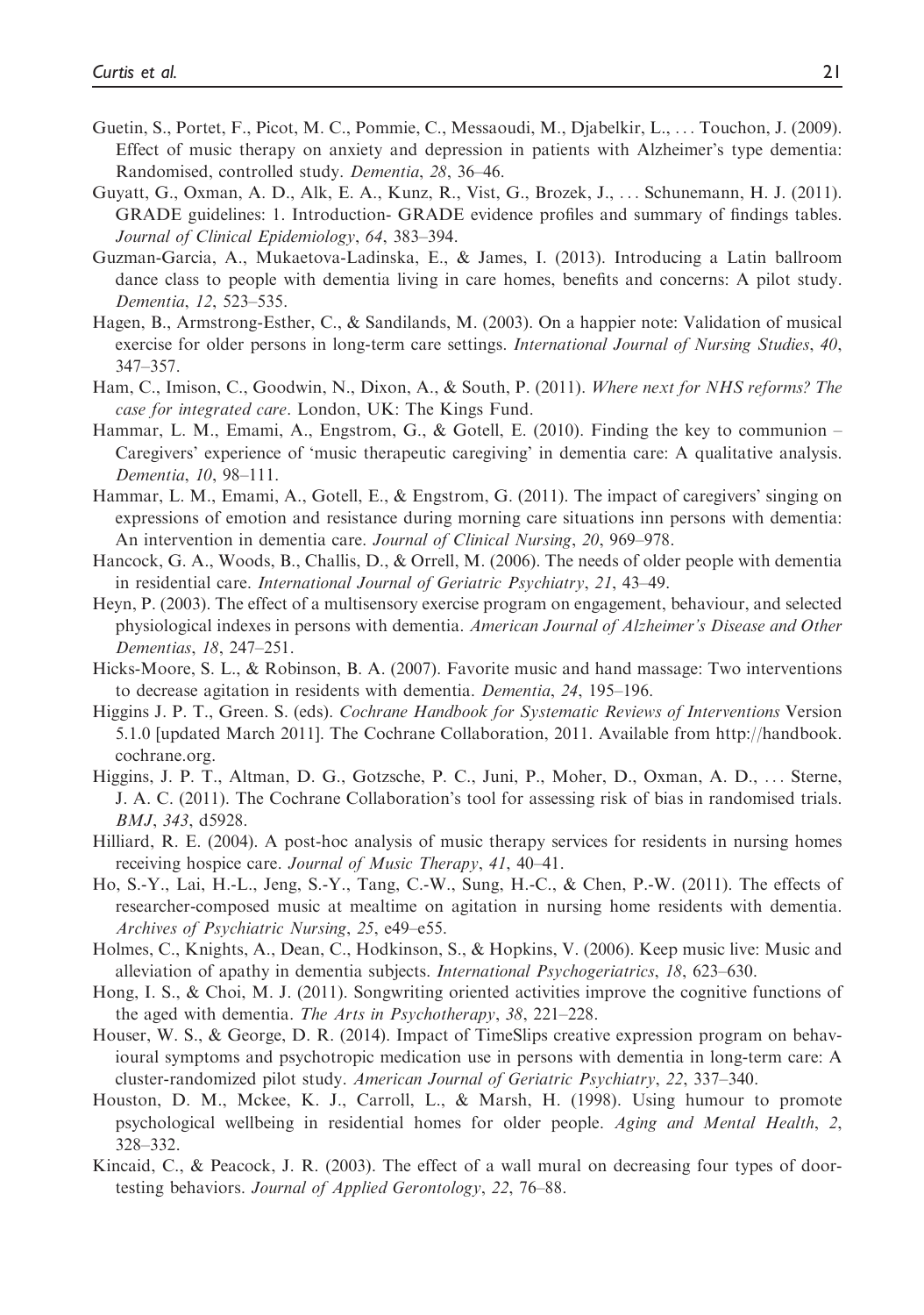- <span id="page-21-0"></span>Klages, K., Zecevic, A., Organge, J. B., & Hobson, S. (2011). Potential of Snoezelen room multisensory stimulation to improve balance in individuals with dementia: A feasibility randomized controlled trial. Clinical Rehabilitation, 25, 607–616.
- Koike, Y., Hoshitani, M., Tabata, Y., Seki, K., Nishimura, R., & Kano, Y. (2012). Effects of vibroacoustic therapy on elderly nursing home residents with depression. Journal of Physical Therapy Science, 24, 291–294.
- Kolanowski, A., Litaker, M., Buettner, L., Moeller, J., & Costa, P. T. Jr (2011). A randomized clinical trial of theory-based activities for the behavioral symptoms of dementia in nursing home residents. Journal of the American Geriatrics Society, 59, 1032–1041.
- La Cour, K., Josephsson, S., & Luborsky, M. (2005). Creating connections to life during lifethreatening illness: Creative activity experienced by elderly people and occupational therapists. Scandinavian Journal of Occupational Therapy, 12, 98–109.
- Ledger, A. J., & Baker, F. A. (2007). An investigation of long-term effects of group music therapy on agitation levels of people with Alzheimer's disease. Aging and Mental Health, 11, 330–338.
- Liberati, A., Altman, D. G., Tetzlaff, J., Mulrow, C., Gotzsche, P. C., Loannidis, J. P., ... Moher, D. (2009). The PRISMA statement for reporting systematic reviews and meta-analyses of studies that evaluate healthcare interventions: explanation and elaboration. British Medical Journal. DOI: 10.1136/bmj.b2700.
- Lin, Y., Chu, H., Yang, C.-Y., Chen, C.-H., Chen, S.-G., Chang, H.-J., ... Chou, K.-R. (2010). Effectiveness of group music intervention against agitated behaviour in elderly persons with dementia. International Journal of Geriatric Psychiatry, 26, 670–678.
- Lincoln, Y. S., & Guba, E. G. (1985). Naturalistic enquiry. London, UK: Sage Publications.
- Liu, X., Niu, X., Feng, Q., & Liu, Y. (2014). Effects of five-element music therapy on elderly people with seasonal affective disorder in Chinese nursing home. Journal of Traditional Chinese Medicine, 34, 159–161.
- Lord, T. R., & Garner, J. E. (1993). Effects of music on Alzheimer patients. Perceptual and Motor Skills, 76, 451–455.
- Martin, L. S., McDowell, S., O'Leary, J., Hagens, C., Bonas, B., Waxman, S., ... Rozon, L. (2004). An observational study of the impact of vibrotactile rhythm playing on seniors in long term care. Activities, Adaption and Aging, 28, 57–71.
- Millard, K. A., & Smith, J. M. (1989). The influence of group singing therapy on the behavior of Alzheimer's Disease patients. Journal of Music Therapy, 26, 58–70.
- Mohammadi, A. Z., Shahabi, T., & Panah, F. M. (2011). An evaluation of the effect of group music therapy on stress, anxiety and depression levels in nursing home residents. Canadian Journal of Music Therapy, 17, 55–68.
- Moher, D. (1998). CONSORT: An evolving tool to help improve the quality of reports of randomised controlled trials. Consolidated standards of reporting trials. JAMDA, 279, 1489–1491.
- Moher, D., Liberati, A., Ytetzlaff, J., & Altman, D. G. (2009). Preferred reporting items for systematic reviews and meta-analysis. The PRISMA statement. PLoS Med, 6, e1000097.
- Moore, G., Audrey, S., Barker, M., Bond, L., Bonell, C., Hardeman, W., Moore, L., O'Cathain, A., Tinati, T., Wight, D. & Baird, J. (2015). Process evaluation of complex interventions: Medical Research Council guidance. British Medical Journal, 350: h1258.
- Myskja, A., & Nord, P. G. (2008). "The day the music died": A pilot study on music and depression in a nursing home. Nordic Journal of Music Therapy, 17, 30–40.
- Nair, B., Heim, C., Krishnan, C., D'este, C., Marley, J., & Attia, J. (2011). The effect of Baroque music on behavioural disturbances in patients with dementia. Australian Journal of Ageing, 1,  $11-15$ .
- National Institute for Health and Care Excellence. (2012). The guidelines manual. Retrieved from <https://www.nice.org.uk/article/pmg6/chapter/6-reviewing-the-evidence>
- National Institute for Health and Care Excellence. (2013). Dementia: Independence and wellbeing. Retrieved from<https://www.nice.org.uk/guidance/qs30>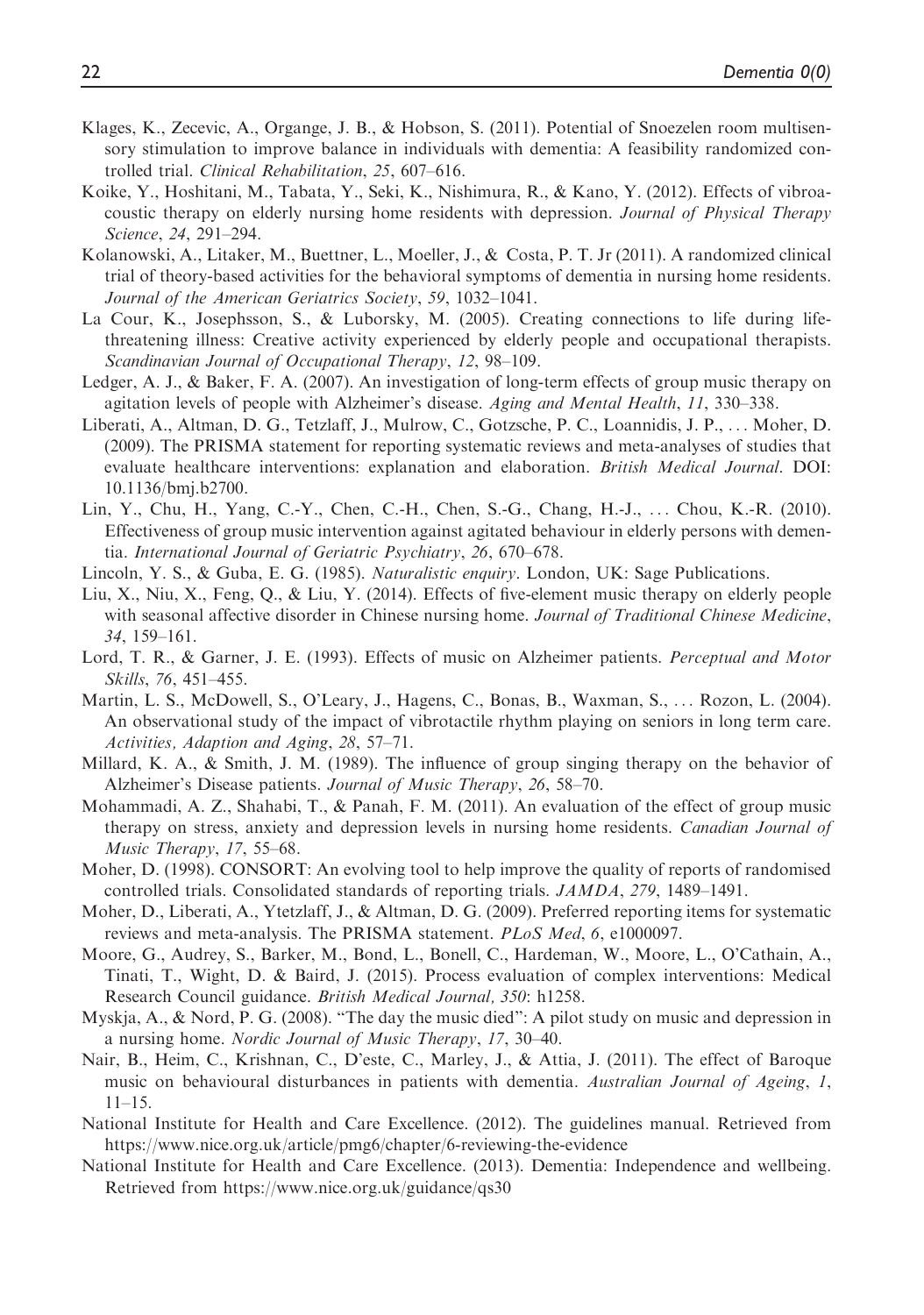- <span id="page-22-0"></span>National Institute for Health and Care Excellence. (2015). Older people in care homes. Retrieved from <https://www.nice.org.uk/advice/lgb25/chapter/introduction>
- New Economics Foundation (NEF). (2008). Five ways to wellbeing. Retrieved from [http://www.](http://www.fivewaystowellbeing.org) [fivewaystowellbeing.org/](http://www.fivewaystowellbeing.org).
- Noice, H., & Noice, T. (2006). A theatrical intervention to improve cognition in intact residents of long term care facilities. Clinical Gerontologist, 29, 59–76.
- O'Connor, D. W., Ames, D., Gardner, B., & King, M. (2009a). Psychosocial treatments of behavior symptoms in dementia: A systematic review of reports meeting quality standards. *International* Psychogeriatrics, 21, 225–240.
- O'Connor, D. W., Ames, D., Gardner, B., & King, M. (2009b). Psychosocial treatments of psychological symptoms in dementia: A systematic review of reports meeting quality standards. International Psychogeriatrics, 21, 241–251.
- O'Neill, D. (2009). The art of medicine: The art of the demographic dividend. The Lancet, 377, 1828–1829.
- Orsulic-Jeras, S., Schneider, N. M., & Camp, C. J. (2000). Special feature: Montessori-based activities for long-term care residents with dementia. Topics in Geriatric Rehabilitation, 16, 78–91.
- Palo-Bengtsson, L., Winblad, B., & Ekman, S. L. (1998). Social dancing: A way to support intellectual, emotional and motor functions in persons with dementia. Journal of Psychiatric and Mental Health Nursing, 5, 545–554.
- Phillips, L., Reid-Arndt, S.A. and Pak, Y. (2010). Effects of a creative expression intervention on emotions, communication, and quality of life in persons with dementia. Nursing Research. 6, 417– 425.
- Ragneskog, H., Braane, G., Karlsson, K., & Kihlgren, M. (1996a). Influence of dinner music on food intake and symptoms common in dementia. Scandinavian Journal of Caring Sciences, 10, 11–17.
- Ragneskog, H., Kihlgren, M., Karlsson, I., & Norberg, A. (1996b). Dinner music for demented patients. Clinical Nursing Research, 5, 262–282.
- Remington, R. (2002). Calming music and hand massage with agitated elderly. Nursing Research, 51, 317–323.
- Ridder, H. M. O., Stige, B., Qvale, L. G., & Gold, C. (2013). Individual music therapy for agitation in dementia: An exploratory randomized controlled trial. Aging and Mental Health, 17, 667–678.
- Robinson, K. A., Saldanha, I. J., & Mckay, N. A. (2011). Framework for determining research gaps during systematic reviews. Methods Future Needs Report 2, report no 11-EHC043-EF. Baltimore: The Johns Hopkins University Evidence-based Practice Centre
- Roe, B., McCormick, S., Lucas, T., Gallagher, W., Winn, A., & Elkin, S. (2016). Coffee, cake & culture: Evaluation of an art for health programme for older people in the community. Dementia, 15, 539–559.
- Scott, T. L., Masser, B. M., & Pachana, N. A. (2014). Multisensory installations in residential agedcare facilities. Journal of Gerontological Nursing, 40, 20–31.
- Simard, J., & Volicer, L. (2010). Effects of Namaste care on residents who do not benefit from usual activities. American Journal of Alzheimer's Disease and Other Dementias, 25, 46–50.
- Skrajner, M. J., & Camp, C. J. (2007). Resident-Assisted Montessori Programming (RAMP): Use of a small group reading activity run by persons with dementia in adult day health care and long-term care settings. American Journal of Alzheimer's Disease and Other Dementias, 22, 27–36.
- Smith, G. H. (1986). A comparison of the effects of three treatment interventions on cognitive functioning of Alzheimer patients. *Music Therapy*,  $6A$ ,  $41-56$ .
- Social Care Institute for Excellence. (2012). At a glance 60: Preventing loneliness and social isolation among older people. Retrieved from [http://www.scie.org.uk/publications/ataglance/ataglance60.](http://www.scie.org.uk/publications/ataglance/ataglance60.asp) [asp](http://www.scie.org.uk/publications/ataglance/ataglance60.asp)
- Sole, C., Mercadal-Brontons, M., & Galati, A. (2014). Effects of group music therapy on quality of life, affect and participation in people with varying levels of dementia. Journal of Music Therapy, 51, 103–125.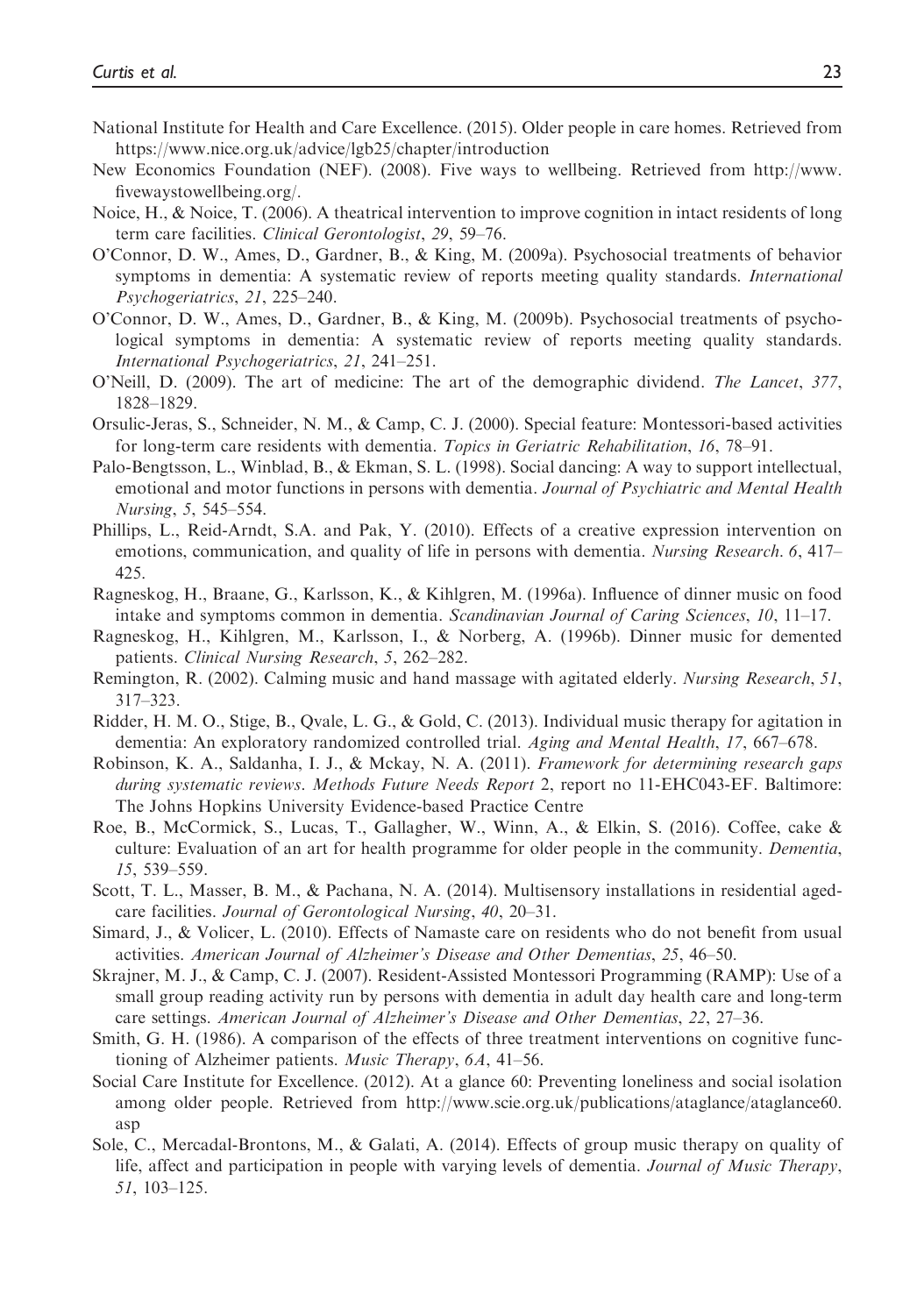- <span id="page-23-0"></span>Subramaniam, P., Woods, B., & Whitaker, C. (2014). Life review and life story books for people with mild to moderate dementia: A randomised controlled trial. Aging and Mental Health, 18, 363–375.
- Sung, H.-C., Chang, A. M., & Lee, W.-L. (2010). A preferred music listening intervention to reduce anxiety in older adults with dementia in nursing homes. Journal of Clinical Nursing, 19, 1056–1064.
- Sung, H.-C., Chang, S.-M., Lee, W.-L., & Lee, M.-S. (2006). The effects of group music with movement intervention on agitated behaviours of institutionalized elders with dementia in Taiwan. Complementary Therapies in Medicine, 14, 113–119.
- Suzuki, A. (1998). The effects of music therapy on mood and congruent memory of elderly adults with depressive symptoms. Music Therapy Perspectives, 16, 75–80.
- Svansdottir, H. B., & Snaedal, J. (2006). Music therapy in moderate and severe dementia of Alzheimer's type: A case-control study. International Psychogeriatrics, 18, 613–621.
- Vanderark, S., Newman, I., & Bell, S. (1983). The effects of music participation on quality of life in the elderly. Music Therapy, 3, 71–81.
- Vankova, H., Holmerova, I., Machacova, K., Volicer, L., Veleta, P., & Celko, A. M. (2014). The effect of dance on depressive symptoms in nursing home residents. Journal of the American Medical Directors Association (JAMDA), 15, 582–587.
- Vella-Burrows, T. (2015). Chapter 29 The arts and older people: a global perspective. In S. Clift & P. M. Camic (Eds.), Oxford textbook of international perspectives on practice, policy and research (pp. 235–244). Oxford, UK: Oxford University Press.
- Vink, A. C., Bruinsma, M. S., & Scholten, R. J. P. M. (2011). Music therapy for people with dementia. Cochrane database and systematic reviews (Issue 4). Chichester, UK: John Wiley & Sons.
- Vink, A. C., Zuidersma, M., Boersma, F., De Jonge, P., Zuidema, S. U., & Slaets, J. P. J. (2013). The effect of music therapy compared with general recreational activities in reducing agitation in people with dementia: A randomised controlled trial. International Journal of Geriatric Psychiatry, 28, 1031–1038.
- Walsh, D., & Downe, S. (2006). Appraising the quality of qualitative research. *Midwifery*, 22, 108–119.
- World Health Organisation. (2014). Facts about ageing. Retrieved from [http://www.who.int/ageing/](http://www.who.int/ageing/about/facts/en) [about/facts/en/](http://www.who.int/ageing/about/facts/en)/.
- World Health Organisation. (2015). World report on ageing and health. Geneva, Switzerland: World Health Organisation Press.
- Young, R., Camic, P. M., & Tischler, V. (2015). The impact of community-based arts and health interventions on cognition in people with dementia: A systematic literature review. Ageing and Mental Health, 337–351 Retrieved from [http://www.tandfonline.com/doi/full/10.1080/13607863.](http://www.tandfonline.com/doi/full/10.1080/13607863.2015.1011080#.VQGOfDSsVKc) [2015.1011080#.VQGOfDSsVKc](http://www.tandfonline.com/doi/full/10.1080/13607863.2015.1011080#.VQGOfDSsVKc)
- Ziv, N., Granot, A., Hai, S., Dassa, A., & Halmov, I. (2007). The effect of background stimulative music on behaviour in Alzheimer's patients. Journal of Music Therapy, 44, 329–343.

Amy Curtis is currently undertaking her PhD at Edge Hill University, having previously completed a Master's Degree by Research (MRes) with a focus on epidemiology. Prior to beginning her PhD Amy worked in many areas of mental health and her research interests include healthy ageing and ways to maintain positive mental health and wellbeing.

Lucy Gibson is a senior lecturer in Applied Health and Social Care at Edge Hill University. She has published and presented research on popular music and ageing, the extension of youth cultural practices in adulthood, using email interviews/online research methods, and the ageing body.

Mary O'Brien is a professor of Palliative and Supportive Care in the Faculty of Health and Social Care at Edge Hill University. Her research centres on the needs of people with life